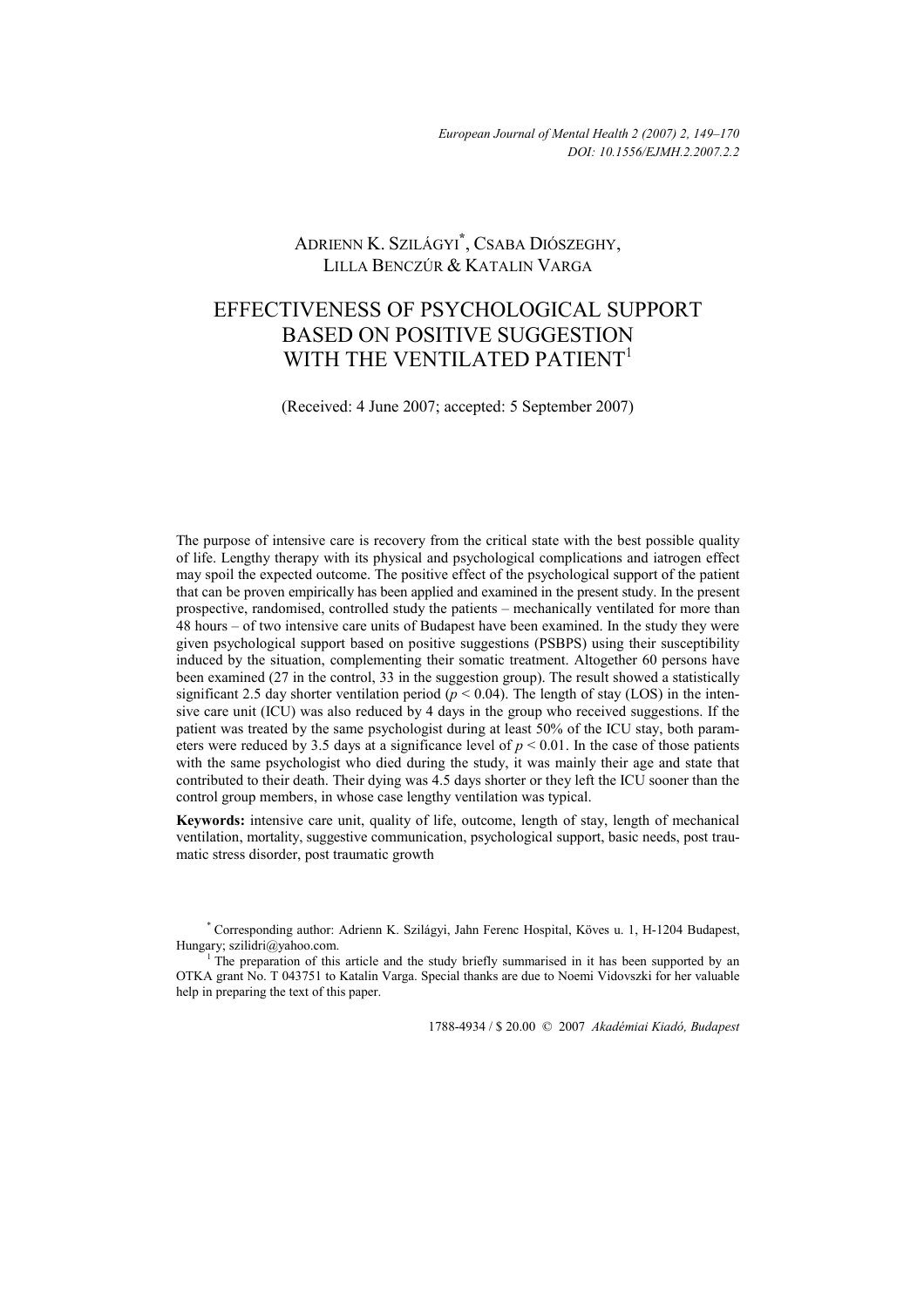**Die Wirksamkeit psychischer Unterstützung auf der Grundlage positiver Suggestionen bei beatmeten Patienten:** Das Ziel einer Intensivtherapie ist die Überwindung eines kritischen Zustandes bei gleichzeitig möglichst hoher Lebensqualität. Eine sich hinziehende Behandlung mit physischen und psychischen Komplikationen kann iatrogen das zu erwartende Behandlungsergebnis beeinträchtigen. Die vorliegende Studie belegt die empirisch zu beweisende positive Wirkung der psychischen Unterstützung der Patienten. In unserer prospektiven, randomisierten und kontrollierten Untersuchung ließen wir auf zwei Budapester Intensivstationen länger als 48 Stunden lang beatmeten Patienten – unter Ausnutzung der aufgrund der Situation erhöhten Empfänglichkeit für Suggestionen – als Ergänzung der somatischen Behandlung eine auf positiver Suggestion basierende Unterstützung zukommen. Es wurden insgesamt 60 Personen untersucht (27 Kontrollpersonen, 33 mit Suggestion Behandelte); bei der zusätzlich mit Suggestion behandelten Gruppe ergab sich statistisch signifikant (*p* < 0,04) eine mehr als 2,5 Tage kürzere Beatmungszeit und eine 4 Tage kürzere Verweildauer auf der Station. Wenn sich während mindestens 50% der auf der Station verbrachten Zeit der gleiche Psychologe mit dem Patienten beschäftigte, reduzierten sich beide Parameter bei einem Signifikanzniveau von *p* < 0,01 um 3,5 Tage. Bei den stets vom gleichen Psychologen behandelten Patienten trat während der Untersuchung der Tod vor allem aufgrund hohen Alters oder eines schwerwiegenden Krankheitszustandes ein. Die terminale Phase verkürzte sich jedoch um 4,5 Tage oder die Patienten konnten die Station früher verlassen als die der Kontrollgruppe, in der die Sterbenden zumeist längerfristig beatmet wurden.

**Schlüsselbegriffe:** Intensivtherapie, Lebensqualität, Behandlungsergebnis, Dauer der Beatmung, Verweildauer auf der Station, maschinelle Beatmung, terminale Phase, suggestive Kommunikation, psychische Patientenführung, Grundbedürfnisse, posttraumatisches Stresssyndrom (PTSD), posttraumatisches Wachstum

#### **1. Characteristics of the intensive care unit (ICU)**

#### **1.1. The purpose of intensive care**

The purpose of ICU therapy is the replacement and re-establishment of vital functions (PÉNZES & LENCZ 2003) in a way that attains the best possible quality of life for the patient. The expected quality of life is hard to estimate even though the cost-effectiveness and quality of health care could be improved if it could be better estimated what the expectations of an ICU patient could be; in this way limited resources could be used more efficiently (PERUZZI 2001).

 Comparing data of studies created in the 90s, approximately 50% of patients treated in ICU die (PRANIKOFF et al. 1997; PÉNZES & LORX 2004). This means, practically, that in some cases respiratory failure is part of the end of life process. This explains why it is a more and more important goal for ICU professionals to reduce the mechanically supported, enlengthened death process (KOLLEF 2000). Both financial and humane causes are the reasons for this. According to KOLLEF (2000) the end of life treatment strategies should be developed in a direction where instead of invasive life support therapy, it is the satisfaction of the patient and family that is given a greater role.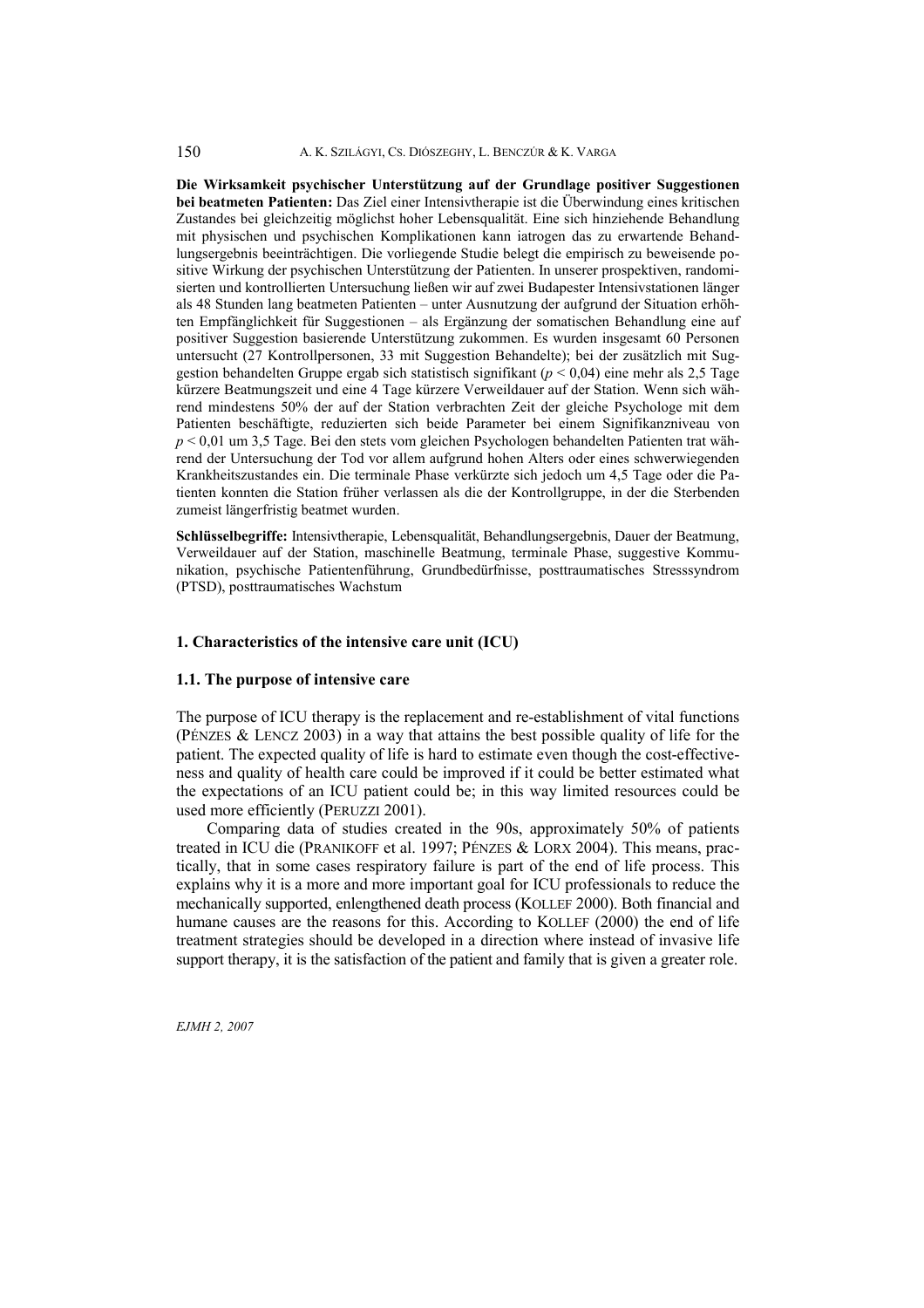If intensive care becomes necessary for a person, this in itself has a negative effect on their future quality of life. This raises the necessity of being able to determine if a patient can expect a poor quality of life after leaving the ICU, as those patients will need further support after their discharge (GRADY 2001).

# **1.2. Psychological and iatrogenic effects of ICU therapy**

This traumatic, hard-to-process event, which would make the follow-up therapy necessary and which in itself has a negative effect on the expected quality of life happens in the ward: both on a physical and psychological level. The longer the therapy – often including mechanical ventilation – the more possibilities arise for iatrogenic damage. Several complications can be expected (PÉNZES & LORX 2004) and the greater the number of days spent in mechanical ventilation, the greater the number of negative emotional responses of the patients (MENZEL 1998). As it can also be seen in RO-TONDI et al.'s analysis (2002), ICU care is perceived by patients as an extremely traumatic experience, which may trigger PTSD, which is not a token of a flourishing quality of life either.

Earlier studies of our research team also show a similar result (SZÉKELY & PER-CZEL-FORINTOS 2005; BENCZÚR & MOHÁCSI 2005). As SCHELLING et al. already pointed out in 1998, in order to avoid PTSD, psychological support in the ICU also needs to be intensive. As a 1998 study shows, more care from the part of health care practitioners had a calming effect on both patient and family, who in this way had a stronger feeling of safety. Good communication has proven to have a therapeutic effect, while improper communication was found to be a source of distress, which results in less optimal recoveries after discharge. Positive communication, on the other hand, encouraged patients to become involved in their own therapy. It also enhances cooperation between patient and the team and speeds up recovery (RUSSEL 1999; DIÓSZE-GHY & VARGA 2002; VARGA & DIÓSZEGHY 2001; VARGA 2004).

# **1.3. ICU, as a reason for negative or positive trance, thus a chance for a negative or positive outcome**

ICU is an unknown world for the patients, where they unexpectedly fall into a severe and defenseless state. They are vulnerable to an increased emotional and physical stress load, even to painful physical interventions, where they lose their grip (BEJENKE 1996). They encounter a different reference system without a safe support point they could relate their experiences to. Based on the nature of the situation, their thinking will be characterised by primary process thinking, where one understands everything literally, referring to oneself and moreover in the most negative possible way (BONKE 1990). A negative trance state is created (CHEEK 1969). Everything has the powerful effect of suggestion, following the hierarchy of health care, thus the words of health care professionals have the strongest effect (BEJENKE 1996). However, it is important to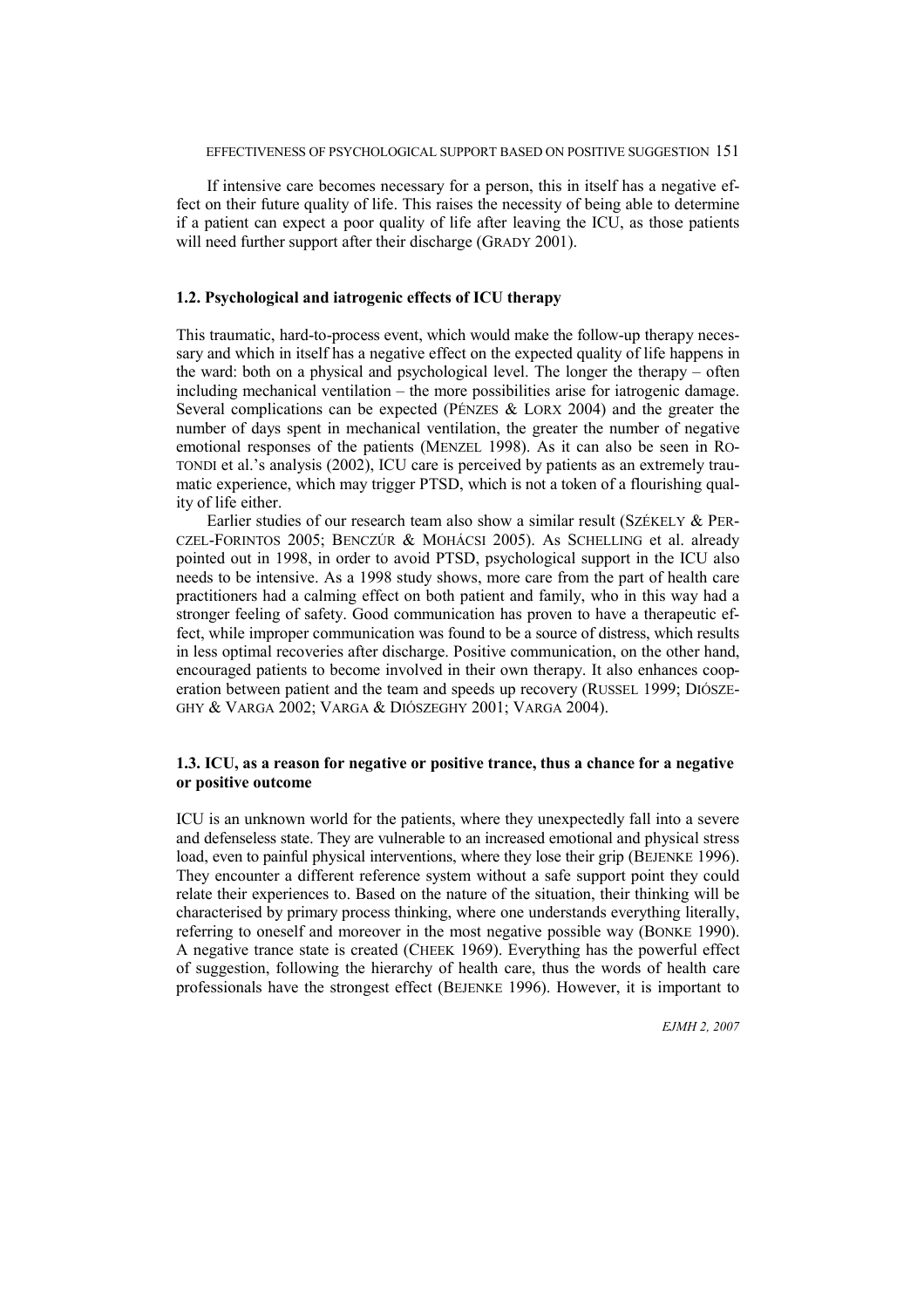realise that this state can be used, seized and with the appropriate techniques turned into something positive, so that it serves the healing process (DIÓSZEGHY et al. 2000; VARGA & DIÓSZEGHY 2001). Thus our research team, for the protection of quality of life – uniquely so far – started intervention on the spot, using the trance resulting from the situation.

## **1.4. Mortality**

As we have mentioned, intensive care carries the possibility of much iatrogenic harm. Thus, the later someone is weaned off mechanical ventilation, the more the chance for complication, which may raise a mortality risk. ICU stay itself is a challenge for the immune system, especially in a weakened state. The stressful environment, the lack of calm, the upset biological clock and sleep system have a negative effect (KRACHMAN et al. 1995). All this, understandably, also has a negative effect on the expected quality of life.

 If psychological support based on positive suggestions therapy PSBPS (VARGA et al. 2007) helps weaning off mechanic ventilation and an earlier discharge from the ICU, it can be supposed that it prevents some complications, which is, furthermore, likely to result in a better quality of life. This theory would be proven if we found that those who die within the suggestion group are different in their being older and in a worse physical condition from those who leave the hospital alive. In other words they died because they were really in a condition when dying is natural. While in the case of the members of the control group, it is the lengthy therapy and mechanical ventilation that lead to complications and a shorter therapy could have given a chance for life. As a conclusion, it is the length of the ICU stay and ventilation that separates the living from the dead.

#### **2. The study**

#### **2.1. Characteristics of the study**

This prospective, randomised, controlled study was conducted in the intensive care units of two Budapest hospitals: Semmelweis Egyetem, Aneszteziológiai és Intenzívterápiás Klinika (AITK) (Semmelweis Medical University, Department of Anaesthesiology and Intensive Care Unit) and Jahn Ferenc Kórház (JFK) (Jahn Ferenc Hospital). In the study, the group of randomly selected ventilated patients were provided with information built on positive suggestions each day of their stay over a period of 20 minutes (hereafter called: suggestion group). Semi standard suggestions were applied following the principles of psychological support based on positive suggestions (PSBPS), which could be adapted to the current state and needs of the patient. The methodology protocol has been reported in the article of VARGA et al. 2007.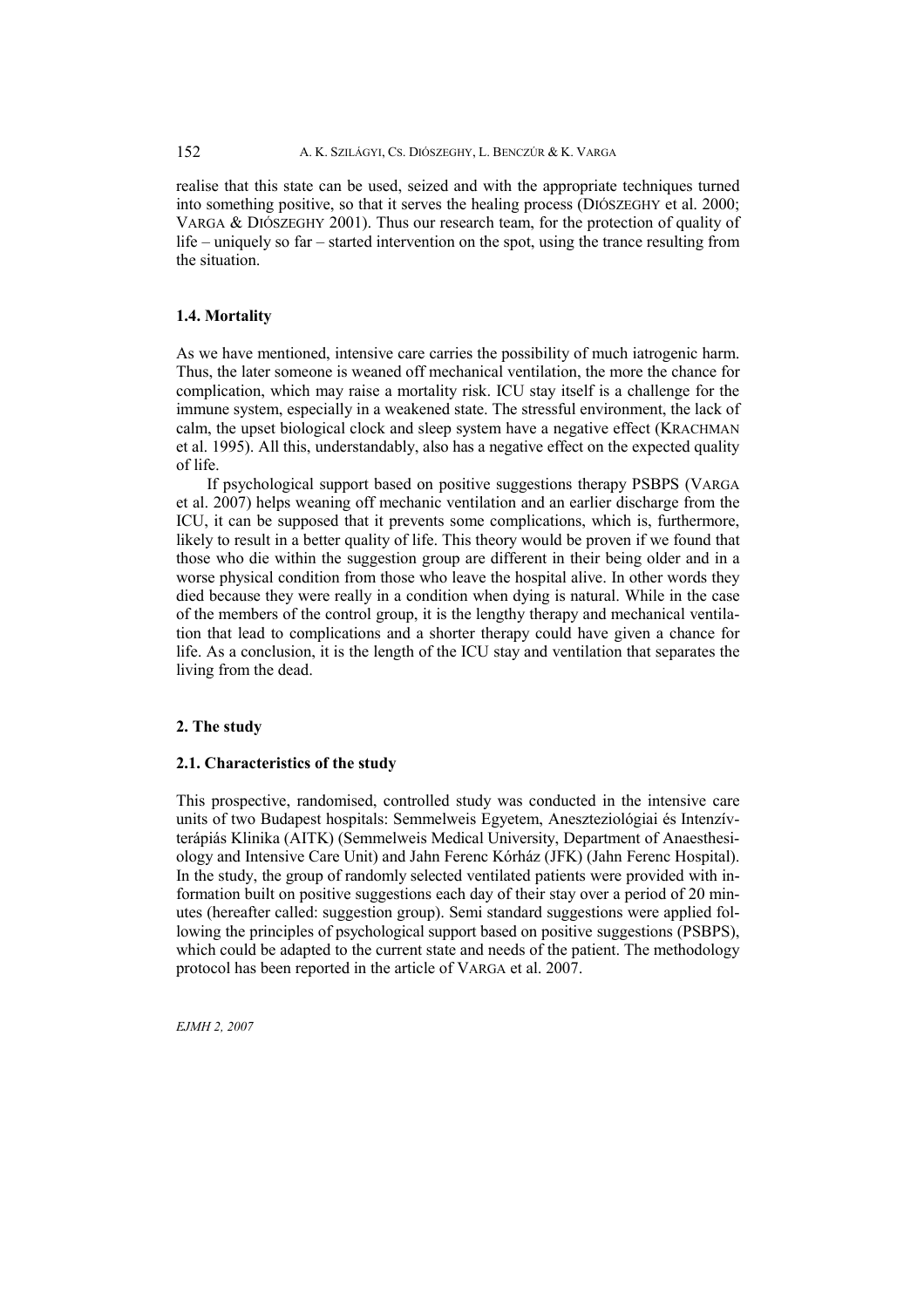#### EFFECTIVENESS OF PSYCHOLOGICAL SUPPORT BASED ON POSITIVE SUGGESTION 153

 The control group was provided with usual ICU care, without PSBPS. Both objective and subjective variables have been examined. In this paper we focus on the objective outcome measures.

## **2.2. Objective and hypothesis**

The objective of the study is to examine the effectiveness of PSBPS in the case of mechanically ventilated patients. Our hypothesis is that (1) positive suggestions ease weaning off mechanical ventilation and (2) they speed up recovery. We also suppose that as positive suggestions reframe the negative stresses coming from the environment (3) the suggestion group feels themselves to be safer and are more positive.

#### **2.3. The sample**

The criteria for selection were a minimum of 48-hour ventilation, a minimum age of 18 years and the chance of life prospects of more than 30 days. Excluding criteria were a severe hearing impairment or a serious psychiatric diagnosis. The patients selected according to these criteria were then randomly separated out into the suggestion and control groups.

 74 patients participated in the study and followed the process. Analysis took place after trimming the data. The patients with extremely deviant results from that of the sample were trimmed. Those who participated in this way were over 30 years of age, had been mechanically ventilated for more than 48 and less than 600 hours and had spent less than 700 hours in the ward. 9 patients dropped out of the study because finally they were ventilated for less than 48 hours. Out of this, 2 suggestion and 1 control patient died within 48 hours, 1 patient from both groups died in the hospital and 1 control and 3 suggestion patients were discharged alive. Thus the data of 60 persons have been processed. The patient number of the control and suggestion groups is shown in *Table 1*.

|                  | Patient number |      |     |  |  |  |
|------------------|----------------|------|-----|--|--|--|
|                  | <i>AITK</i>    | JFK. | SUM |  |  |  |
| Control group    | 10             | 17   | 27  |  |  |  |
| Suggestion group | 12             | 21   | 33  |  |  |  |
| Sum              | 22             | 38   | 60  |  |  |  |

*Table 1* Patient number in the control and the suggestion group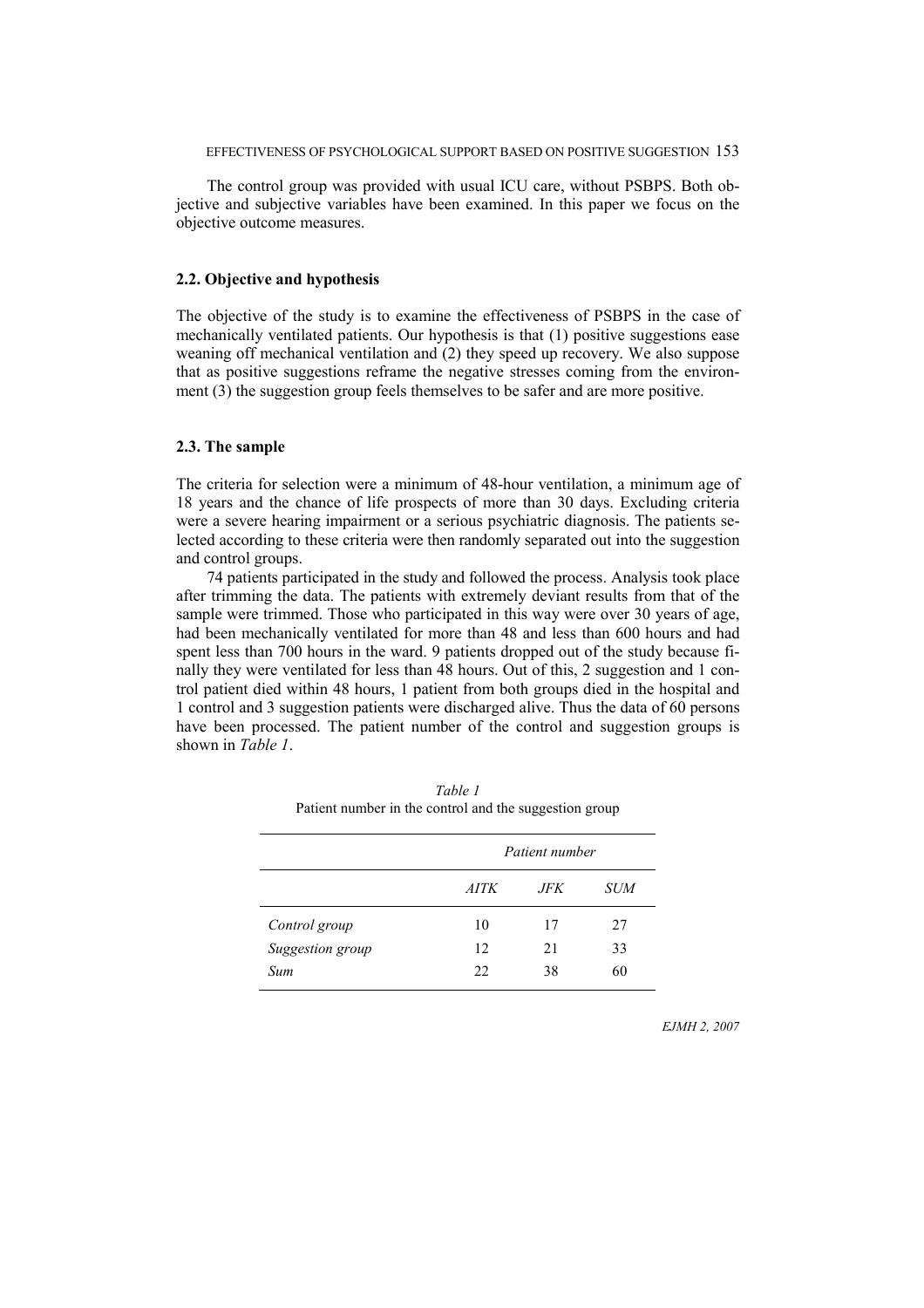#### **2.4. Psychologists**

Psychologists who have been specially trained in PSBPS were delivering the suggestions. In the two hospitals altogether 11 colleagues were involved in the study, only one of them had a stable psychologist status in the ICU, all the others volunteered for this work for 1 year.

#### **2.5. Examined data**

The patients' age and the New Simplified Acute Physiology Score (SAPS II) were used to compare the members of the groups of the present study. SAPS gives a value in relation to the arrival state, which shows the chances of mortality in percentages, that is the severity of the state. As outcome measures we examined the length of stay (in hours, LOS) and the mechanical ventilation (in hours, MVH<sup>2</sup>). Immediately on their discharge from the ICU the patients were interviewed on their subjective experiences. The detailed results of this data have been reported elsewhere (BENCZÚR et al. 2006).

# **3. Processing of data**

#### **3.1. Preliminary processing of patients' data who left the ICU alive**

In the first analysis of the data (BENCZÚR et al. 2006) the only focus of analysis was the effect ICU had on the patients who were discharged alive and the effect the psychological support, based on positive suggestions (PSBPS), had on them.

 Considering the objective data of the sample of those patients of both hospitals who left alive (15 persons of the control, 24 persons of the suggestion groups) on  $p \le 0.11$  level the ventilation time of the suggestion group was 44.6 hours shorter compared to the control group. Considering the data of JFK only (11 control/15 suggestion) it was shown on  $p < 0.09$  level (mean diff = 64.7,  $t = 1.7$ ,  $df = 24$ ). In JFK's case the LOS showed a tendency level positive difference (mean diff  $= 89.4$ ,  $t = 1.5$ ,  $df = 11.6, p < 0.14$ ). But in the entire sample this cannot be found.

#### **3.2. Common analysis of living and dead**

However, as we have already cited based on international data, 50% of mechanically ventilated patients of ICU die. The fact that the number of people with chances to live

 $2$  Usually MV is used as abbreviation in the literature. Studies differ in their measurement of MV in days or hours. In order to signify that for greater preciseness we used hours as units, we use this abbreviation.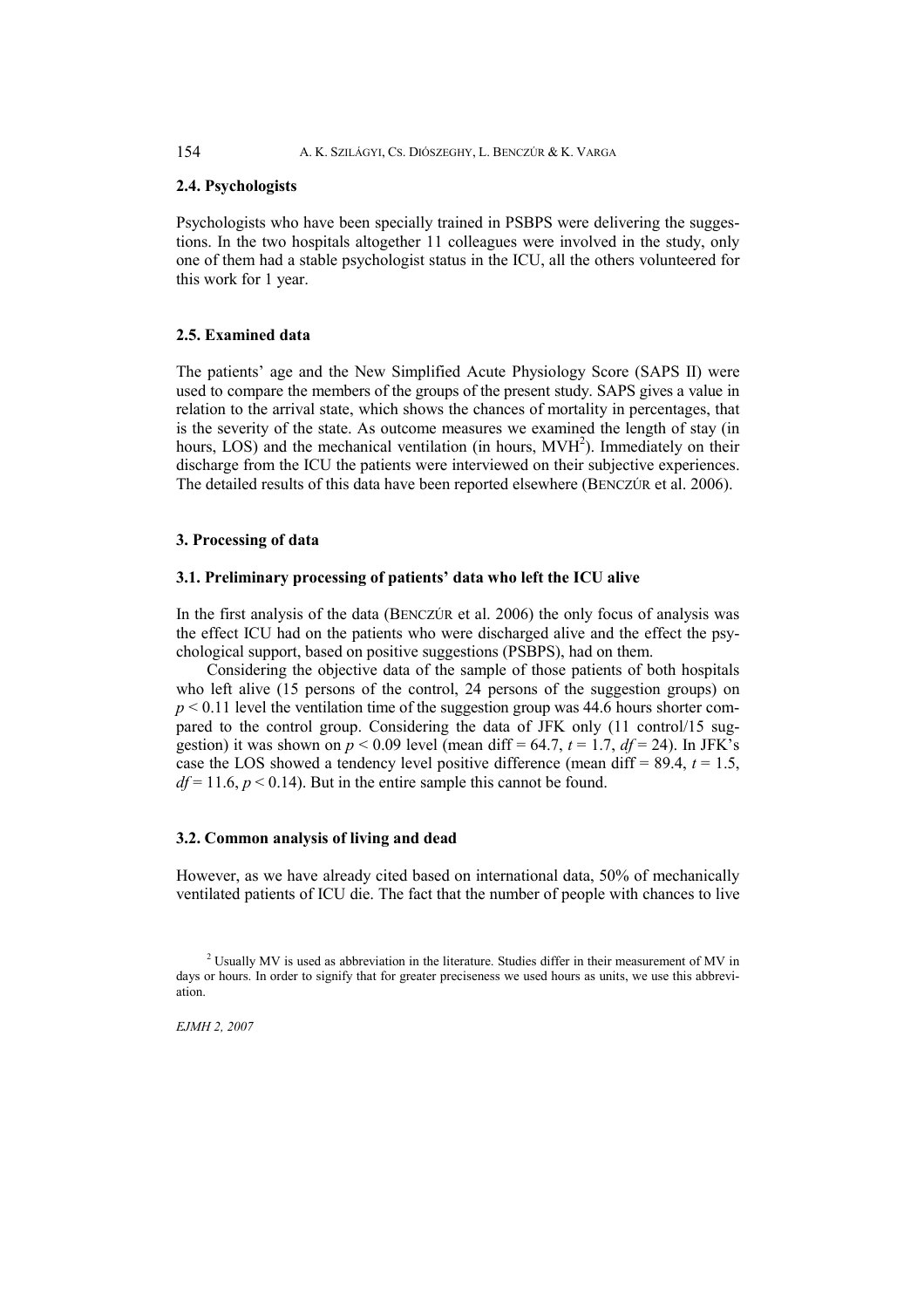or die is equal justifies the fact that the main focus of this study is not on survival but on the length and comfort of the stay.

### **3.2.1. Characteristics of the entire sample and differences between the two hospitals**

Characterisitics of the entire sample of 60 persons and differences between hospitals are shown in *Table 2*.

|             | <b>AITK</b><br>$n = 22$ |           |        | JFK<br>$n = 38$ |            |                  |
|-------------|-------------------------|-----------|--------|-----------------|------------|------------------|
|             | Mean                    | Std. dev. | Mean   | Std. dev.       | Mean diff. | $\boldsymbol{p}$ |
| Age         | 63.36                   | 11.66     | 70.86  | 9.55            | $-7.50$    | 0.009            |
| <b>SAPS</b> | 46.22                   | 17.57     | 56.47  | 20.93           | $-10.24$   | 0.058            |
| LOS         | 301.56                  | 135.27    | 238.59 | 123.59          | $-62.97$   | 0.07             |
| <i>MVH</i>  | 206.75                  | 137.25    | 173.51 | 102.71          | 33.23      | 0.33             |
| <b>CTRL</b> |                         | $n = 10$  |        | $n = 17$        |            |                  |
| Age         | 64.7                    | 12        | 70.82  | 18.34           | $-6.12$    | 0.13             |
| <b>SAPS</b> | 46.20                   | 18.71     | 55.76  | 18.73           | $-9.56$    | 0.212            |
| LOS         | 284.5                   | 133.95    | 291.02 | 153.87          | $-6.52$    | 0.912            |
| <i>MVH</i>  | 224.35                  | 143.87    | 217.02 | 119.43          | 7.32       | 0.888            |
| SUGG        | $n = 12$                |           |        | $n = 21$        |            |                  |
| Age         | 62.25                   | 11.77     | 70.90  | 10.64           | $-8.65$    | 0.038            |
| <b>SAPS</b> | 46.25                   | 17.40     | 57.04  | 23.01           | $-10.69$   | 0.179            |
| LOS         | 315.79                  | 140.59    | 196.14 | 70.28           | 119.64     | 0.015            |
| МVН         | 192.08                  | 132.05    | 138.28 | 72.05           | 53.79      | 0.223            |

*Table 2* Characteristics of sample and differences between hospitals

 As the values of age and SAPS show, the general physical conditions of suggestion and control groups' members are very well-balanced: within the same hospital, in the control and suggestion group there is no significant difference in age and SAPS, as we can see it in *Table 3*.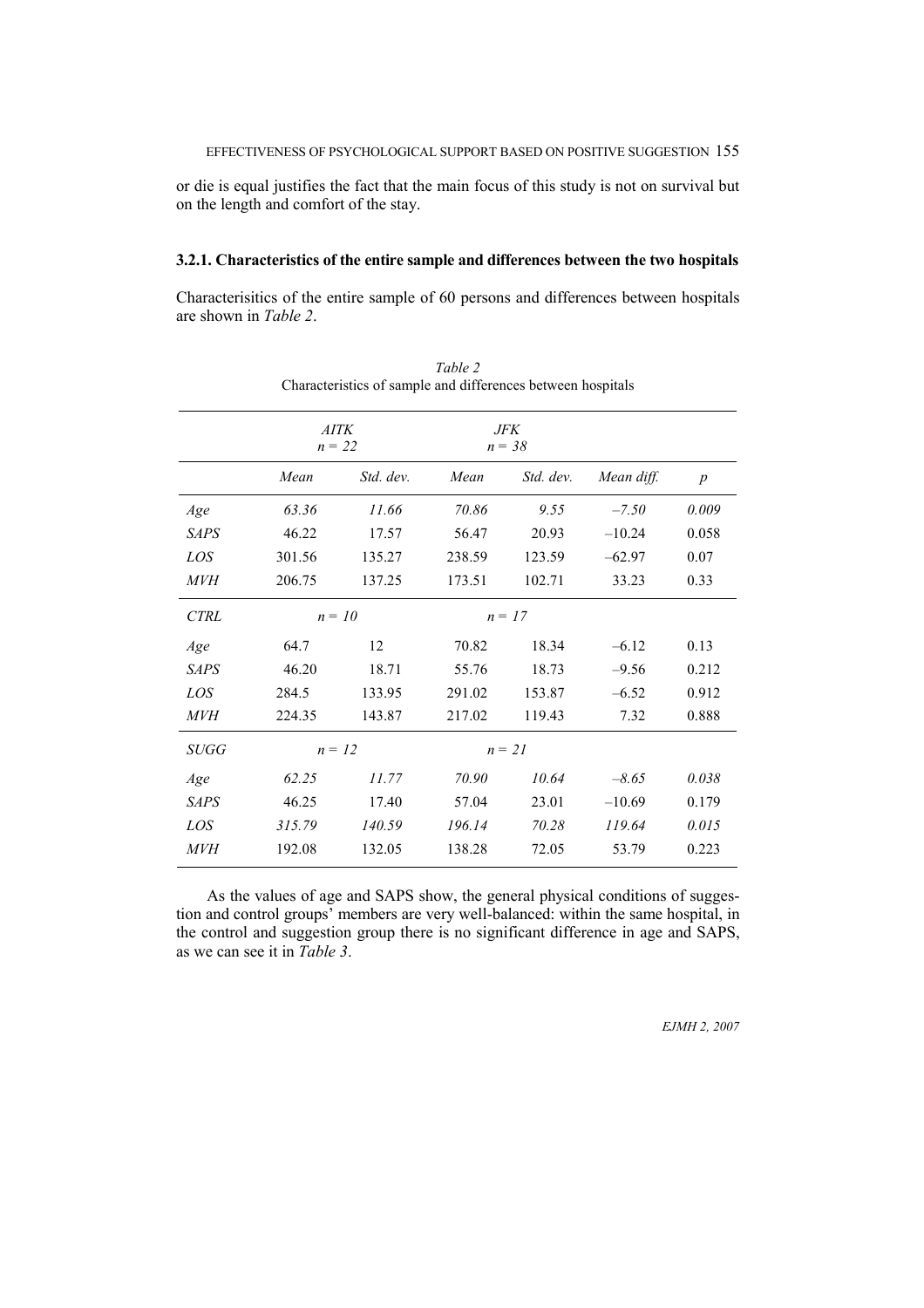|             |        | <b>SUM</b> | <b>CTRL</b> |           | <b>SUGG</b> |           |            |                  |
|-------------|--------|------------|-------------|-----------|-------------|-----------|------------|------------------|
|             | Mean   | Std. dev.  | Mean        | Std. dev. | Mean        | Std. dev. | Mean diff. | $\boldsymbol{p}$ |
| <b>AITK</b> |        | $n = 22$   | $n = 10$    |           | $n = 12$    |           |            |                  |
| Age         | 63.36  | 11.33      | 64.70       | 12        | 62.25       | 11.77     | 2.45       | 0.635            |
| <b>SAPS</b> | 46.22  | 17.57      | 46.20       | 18.71     | 46.25       | 17.40     | 0.05       | 0.995            |
| LOS         | 301.56 | 135.27     | 284.50      | 133.95    | 315.79      | 140.59    | $-31.29$   | 0.601            |
| <i>MVH</i>  | 206.75 | 137.25     | 224.35      | 143.87    | 192.08      | 136.05    | 32.26      | 0.595            |
| JFK         |        | $n = 38$   | $n = 17$    |           | $n = 21$    |           |            |                  |
| Age         | 70.86  | 9.55       | 70.82       | 8.34      | 70.90       | 10.64     | 0.08       | 0.980            |
| <b>SAPS</b> | 56.47  | 20.93      | 55.76       | 18.73     | 57.04       | 23.01     | $-1.28$    | 0.854            |
| LOS         | 238.59 | 123.59     | 291.02      | 153.87    | 196.14      | 70.28     | 94.88      | 0.028            |
| <i>MVH</i>  | 173.51 | 102.71     | 217.02      | 119.43    | 138.28      | 72.05     | 78.74      | 0.025            |
| <b>SUM</b>  |        | $n = 60$   | $n = 27$    |           | $n = 33$    |           |            |                  |
| Age         | 68.11  | 10.90      | 68.55       | 10.08     | 67.75       | 11.68     | 0.79       | 0.78             |
| <b>SAPS</b> | 52.71  | 20.23      | 52.22       | 18.95     | 53.12       | 21.51     | $-0.89$    | 0.866            |
| LOS         | 261.68 | 130.30     | 288.61      | 144.19    | 239.65      | 115.32    | 48.95      | 0.149            |
| <i>MVH</i>  | 185.70 | 116.54     | 219.74      | 126.32    | 157.84      | 101.48    | 61.89      | 0.04             |

*Table 3* Differences between controll and suggestion group

 A difference was found between hospitals: JFK patients were significantly older (mean diff.  $= 7.5$ ,  $t = 2.7$ ,  $df = 58$ ,  $p < 0.009$ ), and were in a worse physical condition according to their SAPS scores than AITK's patients (mean diff.  $= 10.24$ ,  $t = 1.9$ , *df* = 58).

 Comparing the two hospitals' control groups we can see there is no difference between LOS (mean diff. =  $6.5$ ,  $t = -0.11$ ,  $df = 25$ ,  $p < 0.91$ ) and MVH (mean diff. = 7.32,  $t = 0.14$ ,  $df = 25$ ,  $p < 0.88$ ) scores. Therefore between the two hospitals there is no basic difference in the average expected length of ventilation and care.

 Considering the entire sample, the suggestion group's length of ventilation was 61.89 hours shorter than that of the control group, which is significant at level  $p < 0.04$ (*t* = 2.1, *df* = 58) (see *Figure 1*).

 Considering the data of JFK, only the length of ventilation was 78.74 hours significantly shorter ( $t = 2.35$ ,  $df = 25.07$ ,  $p < 0.02$ ), and suggestion group patients left the ward 94.88 hours (3.9 days) earlier than those of the control group ( $t = 2.38$ ,  $df =$  $21.37, p < 0.02$ ).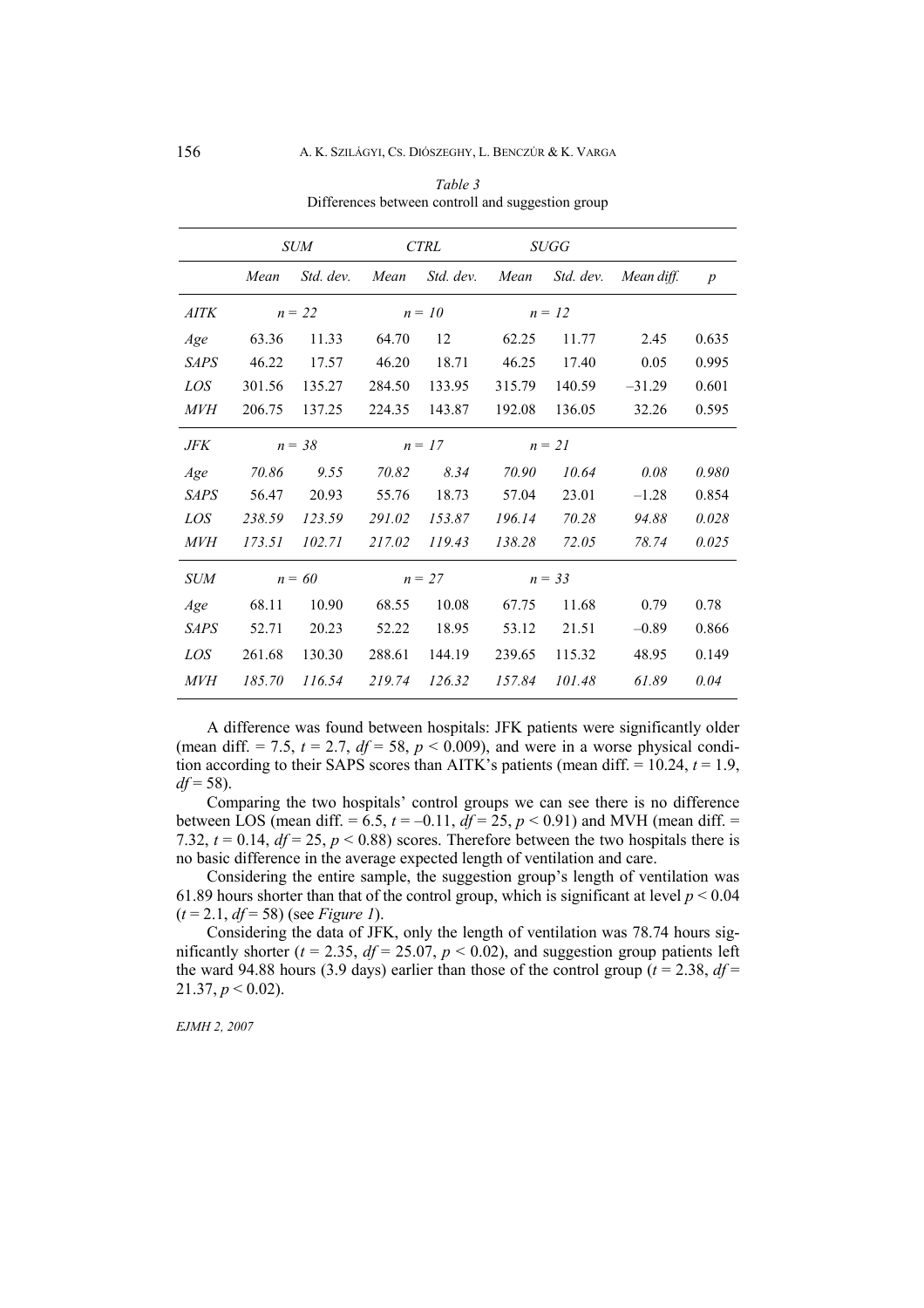



*Figure 1* Length of mechanical ventilation in the control (ctrl) and the suggestion (sugg) group

#### **3.3. Why do the results of the two hospitals differ?**

What justifies this difference between the two hospitals while the applied methods are the same in both? The general ventilation time is also identical, as we could see in the comparison of the control groups. The state of the patients in JFK is worse. What explanation can there be for the fact that in this hospital the results of the suggestion group were significantly better than those of the control group?

 A notable difference lay in the practice that in the case of JFK patients it was the same psychologist who dealt with the patients in at least 50% of their days spent in the ward, while in AITK the patients were looked after by different psychologists. JFK is the only hospital in Hungary that has a psychologist status at its ICU, thanks to the earlier efforts of our team and to the open attitude of the department. This made it possible for the psychologist working at the ICU to have a more stable presence and the other psychologists who attended this department also spent relatively more time there. In the meantime, at AITK, the number of psychologists mobilised for the study was higher and their workload was more equally distributed.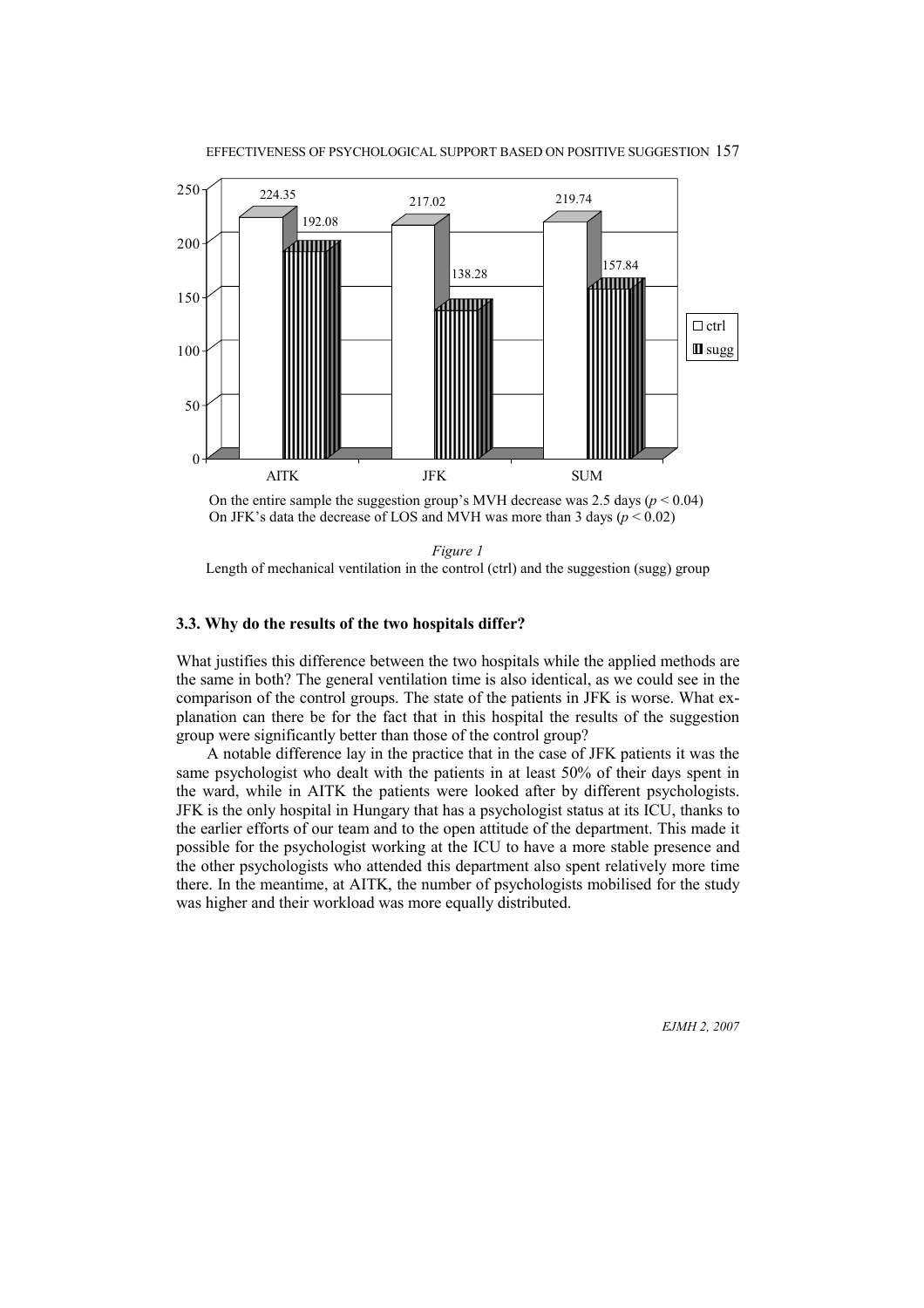#### **4. The study in the reflection of a new hypothesis**

## **4.1. The new hypothesis**

We can assume that having the same psychologist has a stronger positive effect as several psychological theories support the necessity of attachment and a relationship for normal life at each life stage. Why would it be any different in a life threatening, critical state?

 This is why we think that the effect of positive suggestions is authenticated and reinforced by the relationship attached to it. Thus, in the case of the patients where the psychologist is the same, meaning that in more than 50% of their time the same psychologist takes care of them (same psy), our original hypotheses prevail more strongly than in the case of those who have alternating psychologists (alt.psy).

#### **4.2. The study results analysed according to the new hypothesis**

# **4.2.1. Group with a same psychologist, group with alternating psychologists, control group**

This is why it is worth separating out the suggestion group into two in this way: to those who had alternating psychologists taking care of them in at least 50% of their time spent in the ward (alt.psy) and to those who had the same psychologist in at least 50% of their time spent in the ward (same psy).

 The data of the two hospitals compliment each other, as the ratio of the two groups was 10 to 2 at AITK and 2 to 19 at JFK (see *Table 4*).

| and with the same psychologist |                |               |     |  |  |  |  |  |
|--------------------------------|----------------|---------------|-----|--|--|--|--|--|
|                                | Patient number |               |     |  |  |  |  |  |
|                                | <i>AITK</i>    | .JFK          | SUM |  |  |  |  |  |
| Control group                  | 10             | 17            | 27  |  |  |  |  |  |
| Alternating psychologist       | 10             | $\mathcal{L}$ | 12  |  |  |  |  |  |
| Same psychologist              | C              | 19            | 21  |  |  |  |  |  |

*Table 4*  Patient number in the control group, the group with alternating and with the same psychologist

 This makes it possible to test the hypothesis that in addition to the positive suggestions given to ventilated patients it is the relationship attached to it that has a strong positive effect.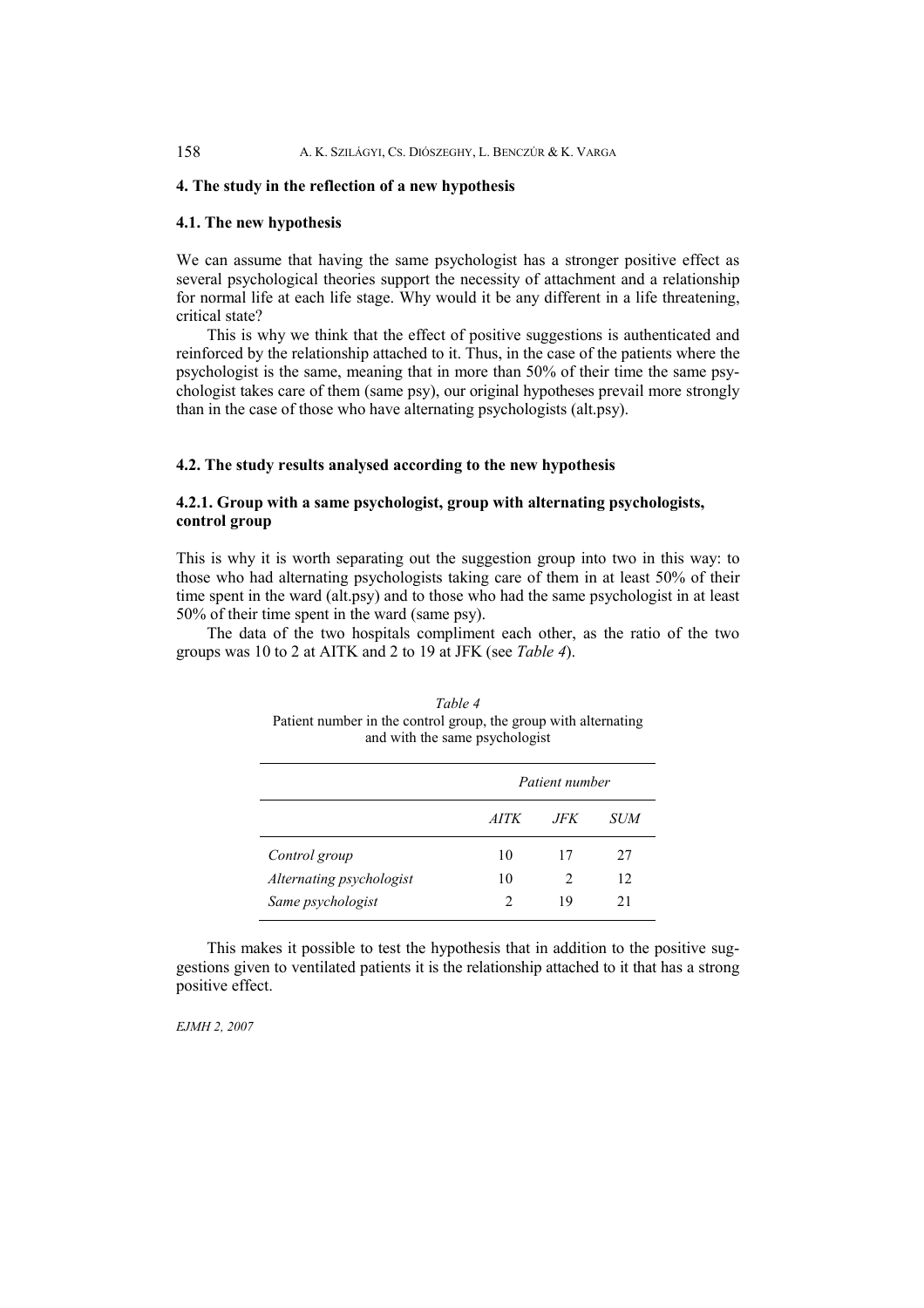Comparing the control group and the group with the same psychologist, the group with the same psychologist left the ward 88.42 hours (3.6 days) earlier, which is significant at level  $p < 0.009$  ( $t = 2.75$ ,  $df = 40.5$ ) (see *Figure 2*) and the length of mechanical ventilation was shorter by 81.95 hours (3.4 days) ( $t = 2.83$ ,  $df = 42.57$ , *p* < 0.007) (see *Figure 3*).

 The significant differences between the control group, and the group with an alternating and with the same psychologist are summarised in *Table 5*.

 Between the control group and that with an alternating psychologist there is no significant difference in any examined variable. Comparing patients with alternating or the same psychologist, we can see patients with an alternating psychologist spent 108.51 more hours (4.5 days) in the ICU, that is a significant difference ( $t = 2.44$ , *df* = 14.44, *p* < 0.028) (see *Figure 2*).

### **4.2.2. Mortality data**

50% of our ventilated patients died, independently of group or hospital in the two weeks following discharge (see *Figure 4*).

 Comparing all surviving patients with all who died in the study, those who died were significantly older by 7.61 years ( $t = 2.85$ ,  $df = 58$ ,  $p < 0.006$ ), and had 15 more points on SAPS scores measuring the severity of condition ( $t = 3.18$ ,  $df = 58$ ,  $p < 0.002$ ) and were ventilated more by 88 hours ( $t = 3.19$ ,  $df = 57.9$ ,  $p < 0.002$ ). The length of stay on the ward does not distinguish them from each other.

 Comparing the surviving members of the group with the same psychologist with their dead members, we can see that the factor where they are significantly different from each other is age (mean diff = 11.67,  $t = 2.7$ ,  $df = 19$ ) and SAPS (mean diff. = 24.24, *t* = 2.86, *df* = 19) (see *Figure 5*).

 Comparing surviving members of the control group with those who died, we can see the length of mechanical ventilation as a factor distinguishing them from each other (mean diff. = 93.98,  $t = 2.0$ ,  $df = 25$ ,  $p < 0.056$ ) (see *Figure 6*).

 Comparing the dead who died already in ICU, the dead of the group with the same psychologist spent 114 hours (4.75 days) less in the ICU ( $t = 2.02$ ,  $df = 16$ ,  $p < 0.06$ ) and had been ventilated less by 101 hours (4.2 days) ( $t = 1.86$ ,  $df = 16$ ,  $p < 0.08$ ). Considering the data of all of our patients dead in the hospital, the LOS was shorter by 110.75 hours (4.6 days) ( $t = 2.77$ ,  $df = 25$ ,  $p < 0.01$ ) and the MVH was shorter by 110.44 hours (4.6 days) ( $t = 2.81$ ,  $df = 25$ ,  $p < 0.009$ ) in the group with the same psychologist (see *Figure 7*).

#### **5. Discussion**

In our study we have thus been able to prove the efficiency of PSBPS (VARGA et al. 2007) with ventilated patients. The length of their treatment has been significantly reduced, and the weaning period was also, on average, 3.5 days quicker. The effect could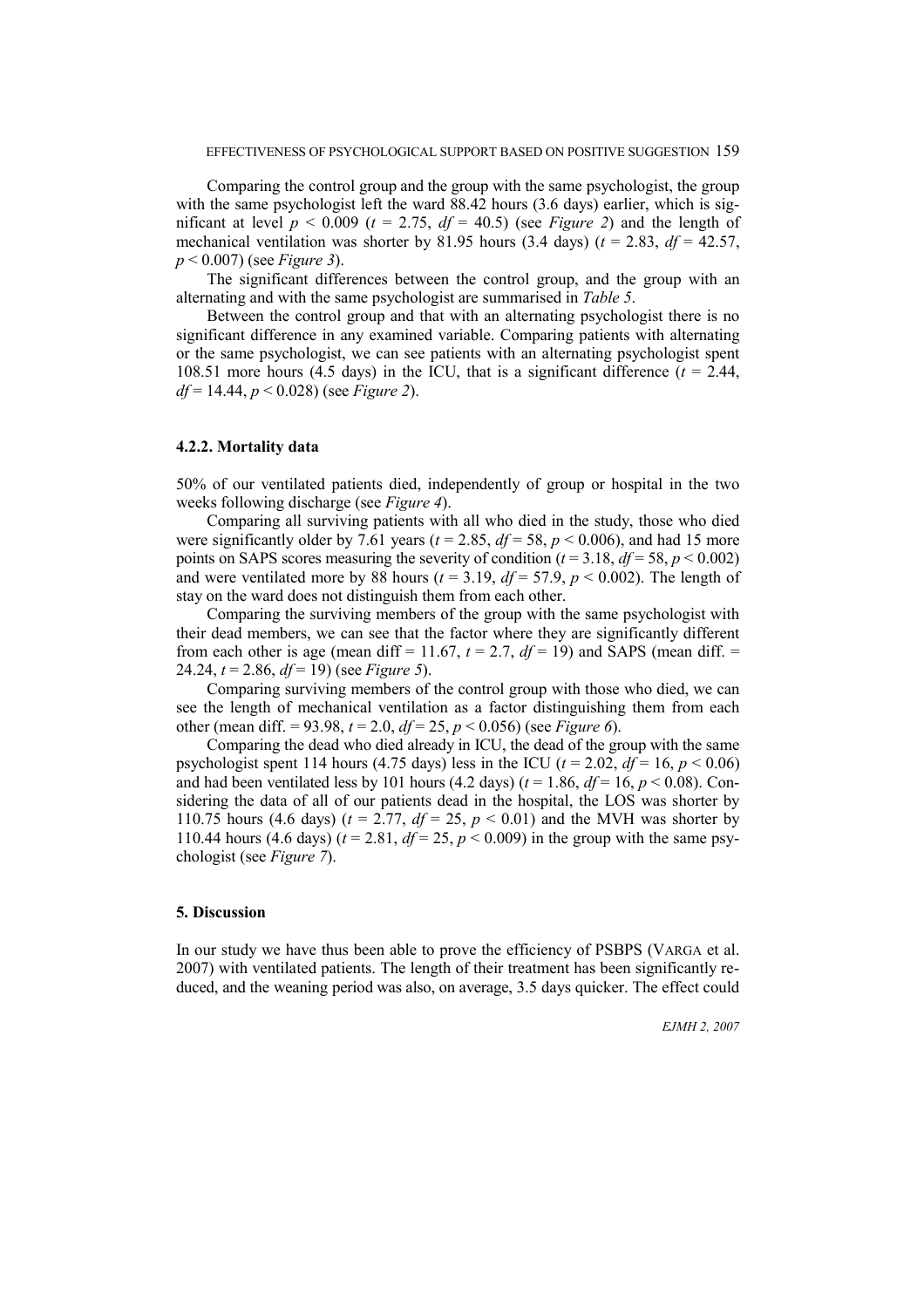

 Same psy group left ICU 3.5 days earlier than ctrl group (*p* < 0.009), and interestingly 4.5 earlier than alt.psy group  $(p < 0.02)$ 

*Figure 2* Length of stay (LOS)



Same psy group's members were ventilated 3.5 days less ( $p < 0.007$ )

*Figure 3*  Length of mechanical ventilation (MVH)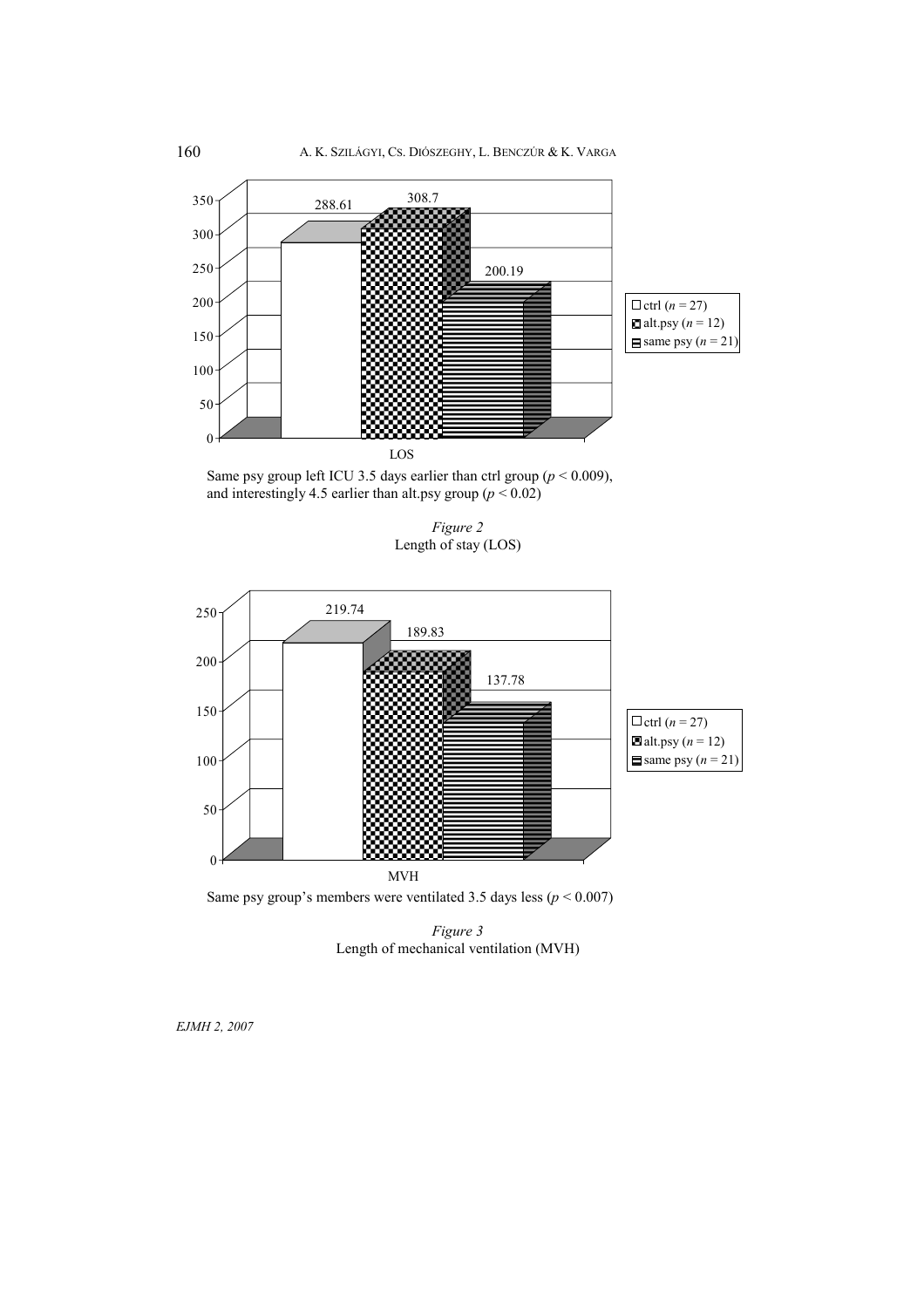|                                                                                                                                                  |             | p                              |          |           |               |               |             |             |             | 0.028         |               |
|--------------------------------------------------------------------------------------------------------------------------------------------------|-------------|--------------------------------|----------|-----------|---------------|---------------|-------------|-------------|-------------|---------------|---------------|
|                                                                                                                                                  |             | Ctrl/alt p Alt/same<br>m.diff. |          |           |               |               |             |             |             | 108.51        |               |
|                                                                                                                                                  |             |                                |          |           |               |               |             |             |             |               |               |
|                                                                                                                                                  | Comparisons | m.diff.                        |          |           |               |               |             |             |             |               |               |
|                                                                                                                                                  |             | D                              |          |           | 0.022         | 0.014         |             |             |             | 0.009         | 0.007         |
|                                                                                                                                                  |             | Ctrl/same<br>m.diff.           |          |           | 100.26        | 87.08         |             |             |             | 88.42         | 81.95         |
| Significant differences between the control group, the group with an alternating (alt.psy)<br>and with a same psychologist (same psy)<br>Table 5 | Same psy    | Mean Std dev.                  |          | $n = 19$  | 190.76 69.12  | 129.94 68.75  | $n=21$      | 69.71 11.63 | 22.61       | 73.85         | 71.91         |
|                                                                                                                                                  |             |                                | $n=2$    |           |               |               |             |             | 55          | 200.19        | 137.78        |
|                                                                                                                                                  |             | Mean Std dev.                  |          |           |               |               |             | 11.42       | 19.96       | 308.70 143.50 | 192.95 135.80 |
|                                                                                                                                                  | Alt.psy     |                                | $n = 12$ | $n=3$     |               |               | $n = 15$    | 64.33       | 49.83       |               |               |
|                                                                                                                                                  |             | Mean Std dev.                  |          |           |               |               |             | 68.55 10.08 | 18.95       | 144.19        |               |
|                                                                                                                                                  | Ctrl        |                                | $n = 10$ | $n = 17$  | 291.02 153.87 | 217.02 119.43 | $n = 27$    |             | 52.22       | 288.61        | 219.74 126.32 |
|                                                                                                                                                  |             |                                | ATTK     | $J\!F\!K$ | LOS           | <b>HAW</b>    | <b>N/IS</b> | Age         | <b>SAPS</b> | LOS           | <b>HAN</b>    |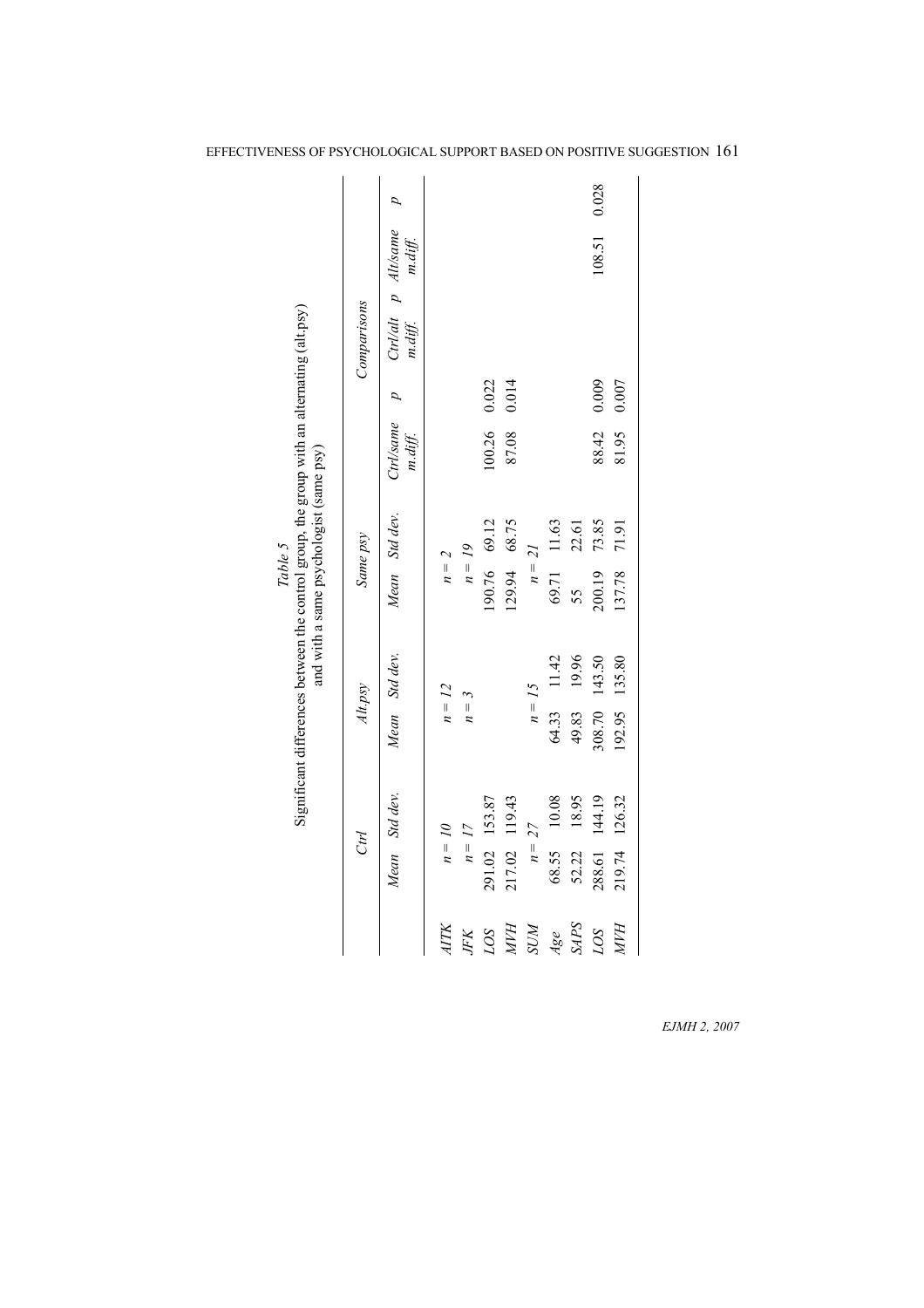

50% of patients died, independently of group or hospital the latest 2 weeks after discharge

*Figure 4* Mortality



 Patients who died in same psy group were 12 years older and had 24 more points in SAPS than those who stayed alive

*Figure 5* Data of dead and alive patients in the group with a same psychologist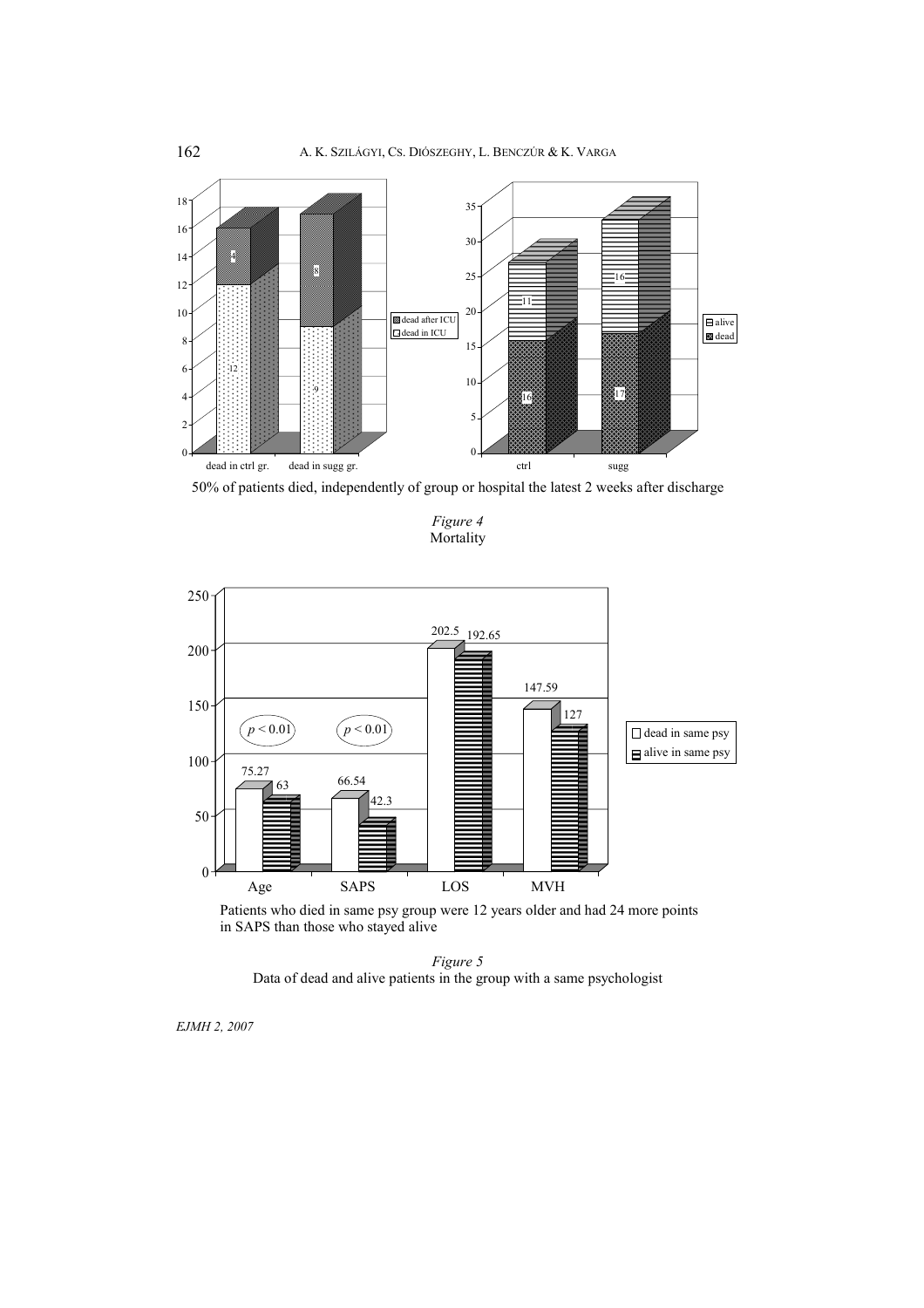



Patients who died in control group did not differ in age and SAPS from those who stayed alive, but in the length of mechanical ventilation

*Figure 6*  Data of dead and alive patients in the control group



The dying process of patients in same psy group was 4.5 days shorter than those in a ctrl group

*Figure 7*  Data of dead patients of control group and of group with same psychologist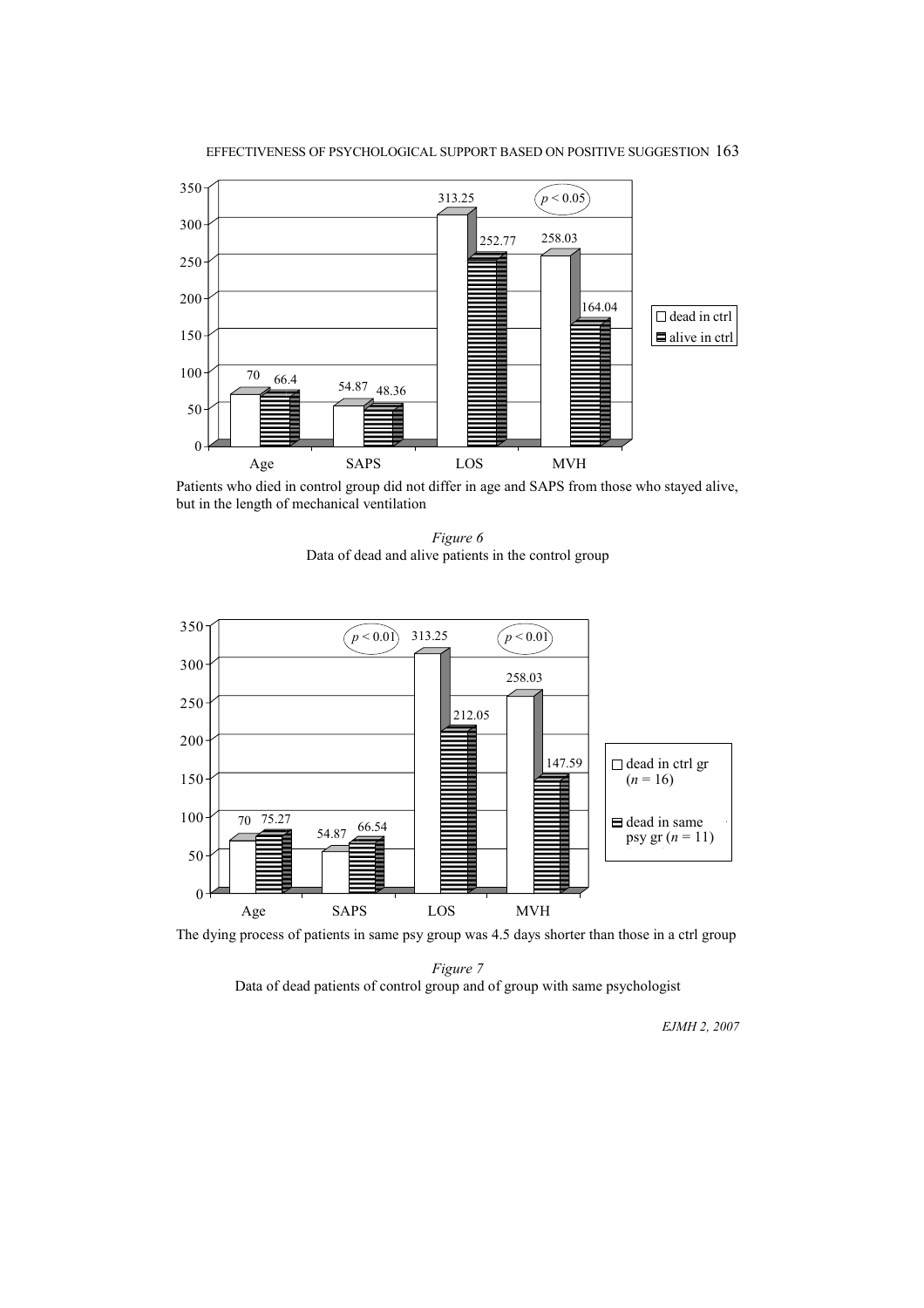# 164 A. K. SZILÁGYI, CS. DIÓSZEGHY, L. BENCZÚR & K. VARGA

be especially well captured if the suggestions were delivered by the same psychologist in at least half the time of the ICU treatment. From the fact that in the group with the same psychologist it was mainly the aged patients and those in a worse condition who died, while in the control group it was those who were ventilated for a long time, we can draw the tentative conclusion that in the case of the suggestion group the iatrogenic effects could also be reduced, which may enable a better quality of life in the future.

# **5.1. Challenges and limits of the study**

Several challenges arose on the course of the study, which, in some cases, limits our results, but in the meantime represents the characteristics of the ICU community.

#### **5.1.1. Selection of subjects**

As it can be seen, already in the selection of patients it was difficult to meet the requirements of the 30-day survival criteria definition as several patients died before the mentioned 30 days, and it was also the case that sometimes patients who had been said to have no chances, and thus were not selected to participate in the study, left the ICU in a good state after treatment. This illustrates very well how unpredictable the life chances of human beings are on the border of life and death when requiring intensive care. This questions, however, whether it is possible to realise the aforementioned objective (PERUZZI 2001; GRADY 2001): to be able to make decisions on the applicable therapy options depending on the foreseeable quality of life.

 On the other hand it is important to see that apart from the basic including and excluding criteria there were no other criteria applied in the study. This means that PSBPS can be applied in many forms of diseases, in various age groups with patients in various physical and mental states.

#### **5.1.2. Control group without suggestions**

It causes a problem that there was no control group which would have received 20 minute extra care a day without the application of suggestions. The creation of a "psycebo" group was ruled out due to ethical (STREET & LUOMA 2002) and practical reasons.

## **5.1.3. Blindness of the ICU team towards the suggestion group**

Another problem was raised by the fact that the ICU team was not blind towards patients' group membership, so if they were following their activities it could be deduced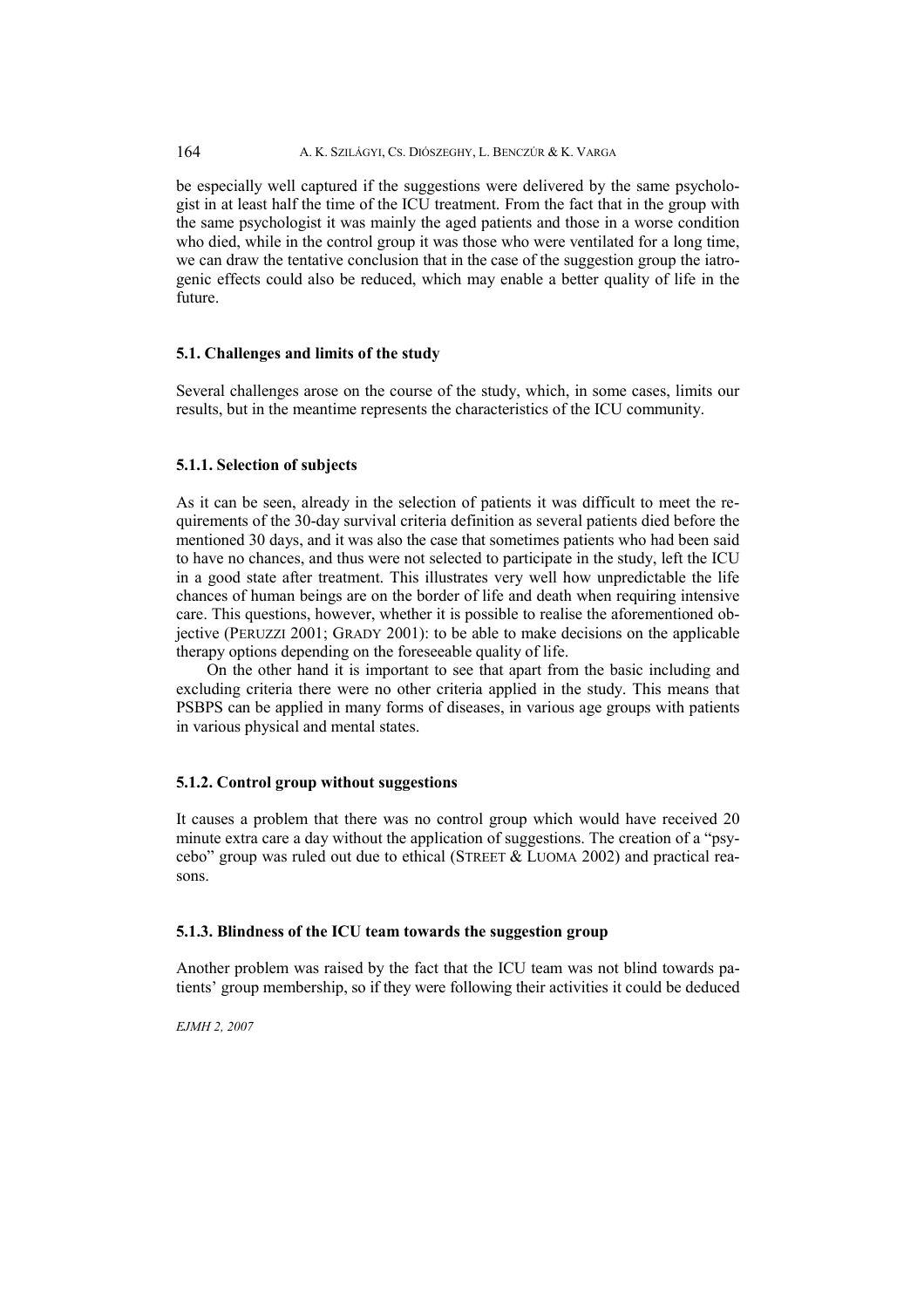who was the patient who received extra attention. On the other hand, it would have been difficult to avoid their awareness. During the planning of the study it was part of our aim that the presence of the psychologist in the team and the co-operation with them should be natural for the ICU team.

#### **5.1.4. Standardisation of suggestions**

We would have liked to create a standard, easy-to-use for all, and a mechanically applicable set of suggestions. However, we did not find it possible due to the uniqueness of the cases and to the versatile nature of ICU situations. On the other hand, it is also an advantage of the study that we could move towards the individual needs of patients.

#### **5.1.5. Difference between hospitals**

Another limitation in the interpretation of the results was that the majority of the group with the same psychologist stayed in one hospital, while the group with alternating psychologists stayed in the other. Even though the similarity of the two control groups tends to prove that the difference between hospitals does not have a great effect on the recovery of patients, the role of the differences between hospitals in the applicability of suggestions cannot be completely ruled out.

 Another point that occurred is that the stable psychologist dealing with patients would be likely to have a better knowledge of the place. This way they could be calmer, more confident, thus being able to channel calmness and safety in a more credible way. They could have more practice so even an unexpected situation may be familiar to them; the problems arising may be easier for them to handle. They are likely to be more committed.

 All this might easily be right. This supports the idea that there is reason to apply a stable psychologist in the ICU team, whose skills will thus develop and might become fruitful for the benefit of patient and family, for the personnel, and thus for health care.

 It would certainly be useful to realise a study varying stable and alternating conditions, in order to be able to consciously test the importance of this variable.

### **5.2. Theory of benefits of steadiness and continuity of care**

KULCSÁR (in press) attributed this effect to familiarity, which might be an important therapeutical tool in extreme situations and in the case of illness it can work as an objective healing force through special cerebral mechanisms. Biological sensitivity to context has a negative effect on the health condition in a hostile environment and a positive effect in a supportive, protective environment (SUOMI 1997; BOYCE et al.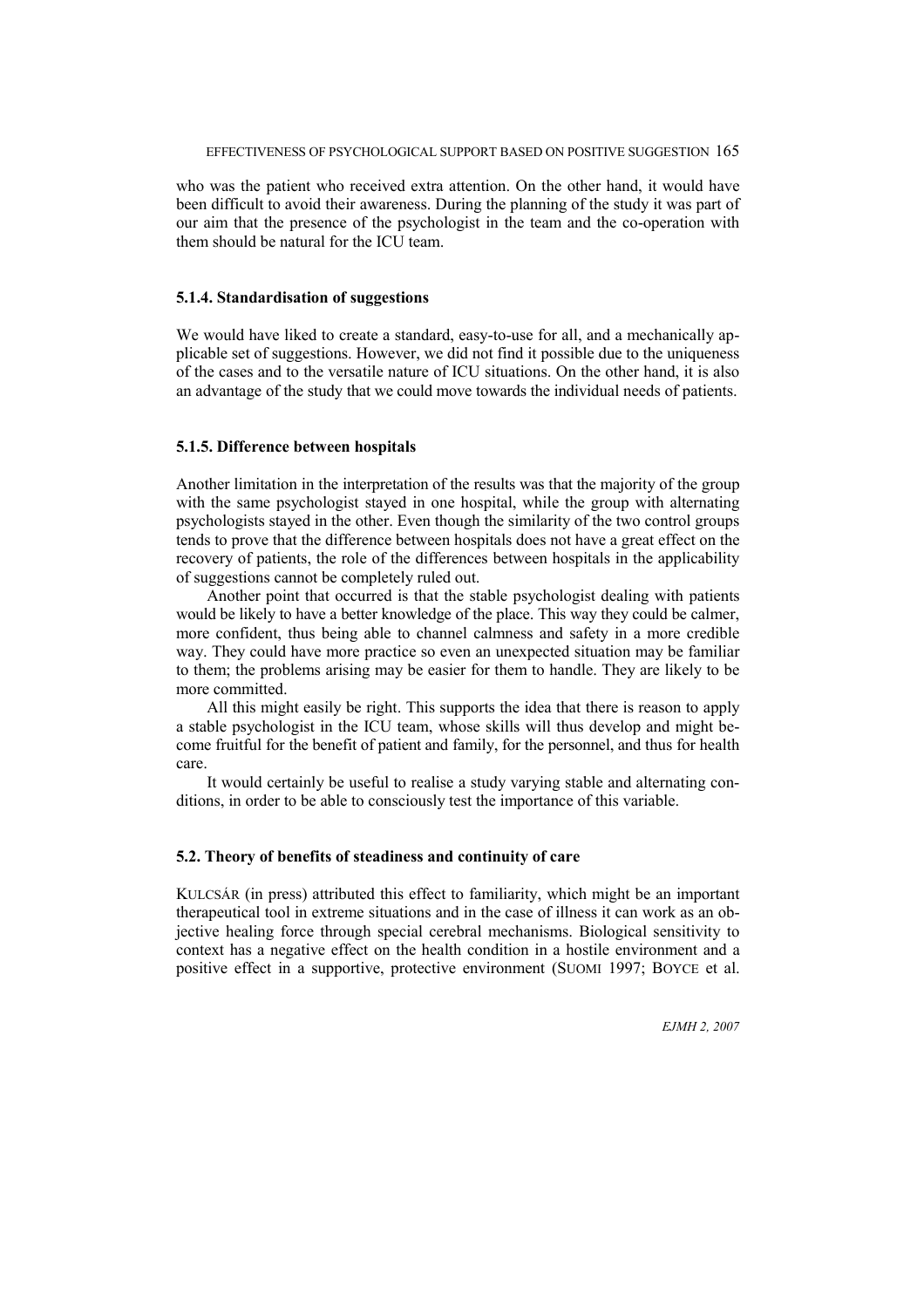1995; BOYCE & ELLIS 2005). Strong stress makes this sensitivity stronger, and a protective environment can be provided by empathic care.

 The stressful environment of the ICU in the crisis situation of the critical state gives way to post traumatic stress disorder (PTSD) and also to post traumatic growth (PTG). The definition of PTG, based on TEDESCHI & CALHOUN (2004): the experience of positive change resulting from the fight against seriously challenging life crisis situations.

 If in a stress situation all the needs known from Maslow's pyramid of needs can be fulfilled, the possibility of PTG arises. If any of these needs is missing however, it gives way to PTSD. This is why we have an especially great responsibility towards patients in a critical state.

 These feelings accompany us during all our lives, they only adapt to changes in our life situations. Thus, it is understandable that in a state as defenseless as that of a baby, or even as that of an ill baby, then our needs will appear in the same form as at the age of a baby. Consequently, what we know from Harlow's and Spitz's well known studies is that the life supporting factor is not the physical care itself but the caregiver, the warmth and relationships. These are also essential conditions of life in the later stages. Without this we will suffer from damage on a social, physical and emotional level. This characteristic typical for social beings receives a particularly strong emphasis in stressful situations.

 In a stressful situation the alteration of the hippocampus-amygdala operation, the cerebral activity, is advantageous for the appearance of an altered state of consciousness. In such a situation social sensitivity becomes stronger and thus the need for affection, the need to belong, the need for a good word also grows. The attention will be focused and independent of context, things will be perceived as extremely positive or negative. The object of attention will be equal to the self, the boundaries of the self dissolve, the self–nonself distinction weakens or discontinues (KULCSÁR 2005). This opens up the need of attachments in both spiritual and social directions.

 This altered cognitive processing method is characterised by an increased susceptibility to suggestions (VARGA 2004) where it is the framing that defines whether the stimuli of the environment are perceived as positive or as negative. This frame will be defined for the patient by those who get within their self boundary. Who this person is – either positive or negative – will be defined by the dominance hierarchy as stressed by BEJENKE (1996).

 Several studies have proven that we have a separate cerebral mechanism for the detection of the reliability of the other (WINSTON et al. 2002; SINGER et al. 2004). This trust may be undermined in the case of alternating psychologists who show the promise of a relationship but cannot provide it due to their rare and unpredictable visits.

 The psychologist who is reliably present at the ICU, satisfying the above mentioned social needs, in the role of the same and continuous caregiver can empirically recognise the current psychological needs of the patient. In this way, instead of the traumatic perception of the experience and the development of PTSD, they may guide the patient towards post traumatic growth.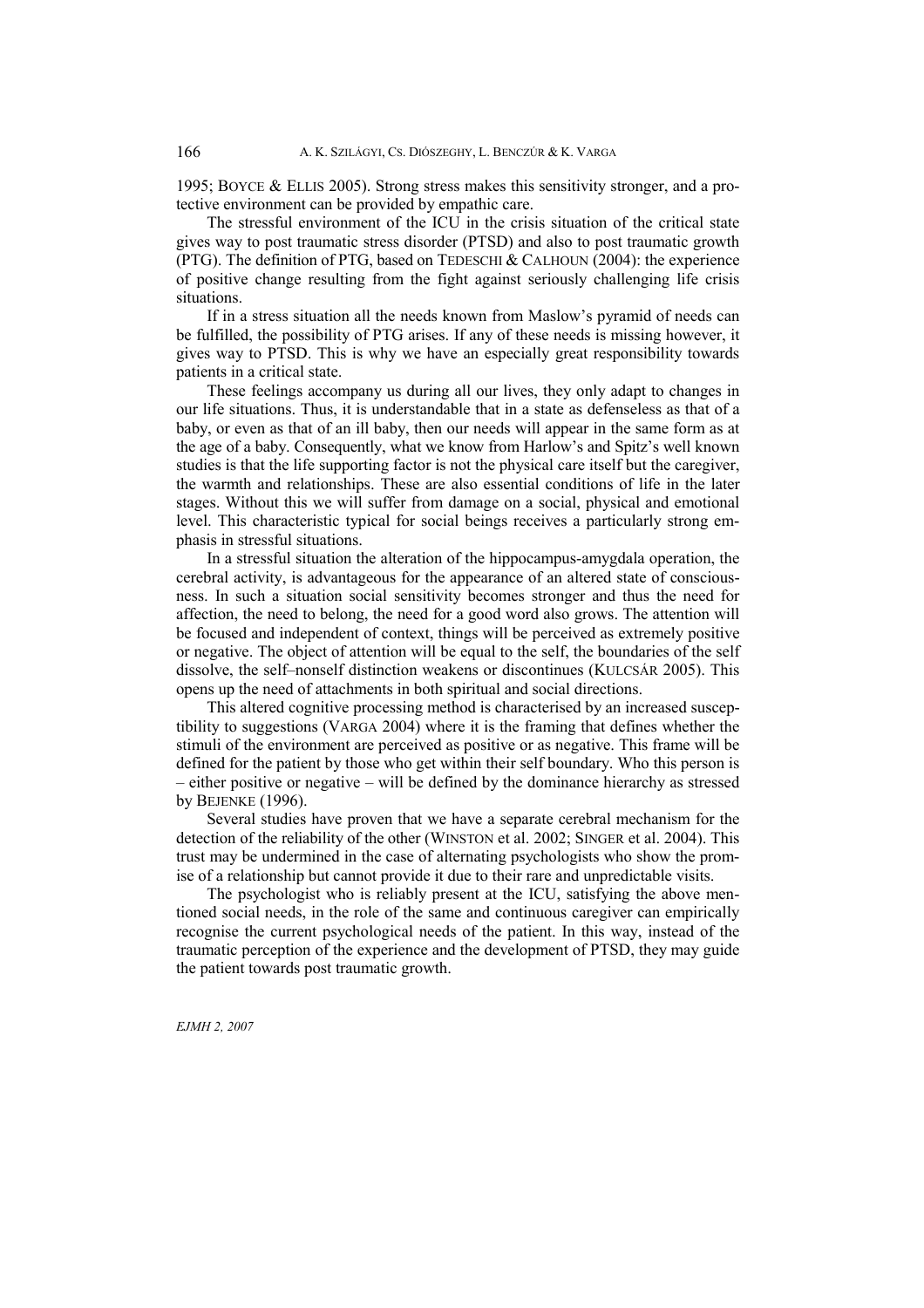This also shows that in addition to the time spent with the patient the role of suggestions is also significant. There are several people in the environment of each patient who reliably spend much time with them. However, it was only in the case of the psychologist who was continually with the patient that the merging of time and suggestions prevailed, and this alone resulted in better recovery.

### **5.3. Summary of results**

We have thus managed to prove our hypotheses.

 Analysing the patients discharged alive from the ICU considering the length of mechanical ventilation, we got a shorter ventilation time on a tendency level in the common data of the two hospitals, which is more strongly manifested considering the data of JFK only. This means 3.5 days shorter ventilation period and the difference can be seen in the shorter stay in the ICU as well.

 As for subjective experiences, it turns out from the content analysis of the interviews recorded on leave that the suggestion group reports more positive experiences, more positive contacts and a greater environment consciousness. This, as we know, is a protective factor against PTSD (SZÉKELY & PERCZEL-FORINTOS 2005).

 The fact that dying people are admitted to health care institutions more and more often makes it important to pay equal attention to those living and dying in an ICU analysis.

 During the common analysis of the living and the dead with regards to the length of stay in the ICU and to ventilation, the differences are significant in the case of the suggestion group. However, as only in the case of JFK, this brought up the necessity of examining the data from a new perspective. The new hypothesis based on the differences discovered at this stage was well supported by our results: the effects of the suggestions could be best seen in the case of those patients who received psychological support based on positive suggestions (PSBPS) from the same psychologist in at least 50% of their days spent in hospital.

 Half of the patients who participated in the study died in the two weeks after their discharge from the ICU, independently of the hospital or of the group they had been in (*Figure 4*). Therefore, in half of the cases mechanical ventilation proved necessary as part of end of life process. This is why we examined mortality and got results as expected: in the group who had the same psychologist those who died were statistically significantly older and in a worse condition than the survivors in the same group. This, they died because they were actually in a condition when it is natural. However, in the case of those who died in the control group, long mechanical ventilation was more significant, which could give way to iatrogenic harm. Considering the dead of the two groups, the dying process in the group with the same psychologist was 4.5 days shorter than those in the control group. This is notable for both humane and financial reasons.

 It is a certain answer to PERUZZI's (2001) suggestion: we do not need to be able to estimate and take the responsibility to decide who is the one who can still expect a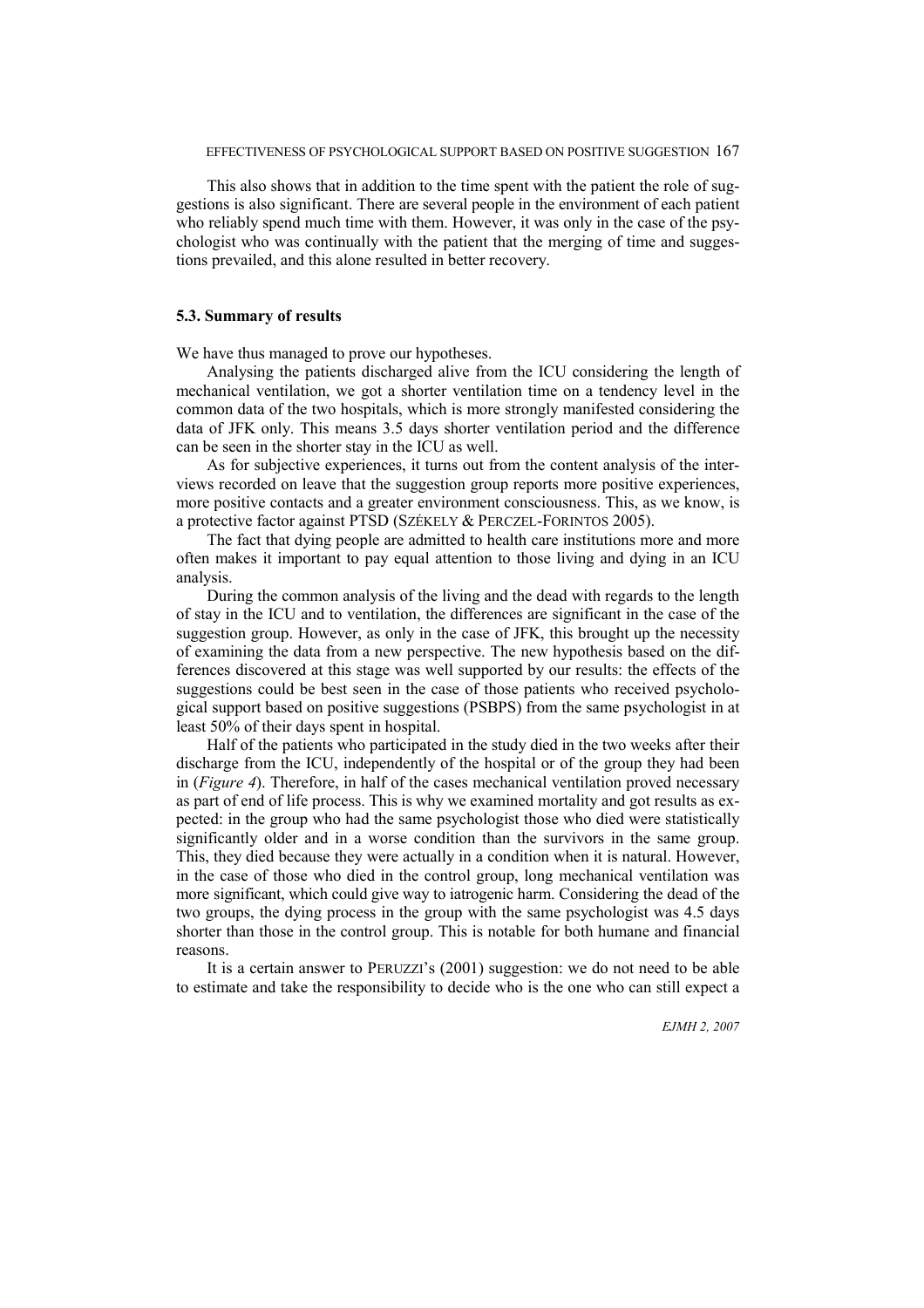better quality of life. Instead – while the chances of life are helped by invasive interventions – with calmness, information and PSBPS we provide to the patient in addition to their somatic therapy, we make it possible that instead of an artificial organising principle it be the natural order of life that prevails. This fulfils the aim suggested by KOLLEF (2000): the satisfaction of the patient as well.

## **5.4. Further suggestions implied by the results**

It is absolutely necessary to conduct further studies in order to find the specific and well determined essential factor that helps in reaching better recovery results. This way it will be possible to teach the task of the psychologist working in the intensive care team. The usefulness of having a stable psychologist in the ICU is strongly proven by our results. This way it will also become possible to realise the further step that instead of the semi standard suggestions patients may get support tailored to their individual needs.

 In addition, health care professionals – especially nurses who spend most time with the patients – can also be trained in many techniques. For this, however, it is also important to be aware of their condition, state, strengths, fears, problems and needs. If we apply the suggestive principle of pacing-leading with the staff first, they can be more easily expected to be motivated in learning the above mentioned suggestion techniques, last but not least making their own work easier and more pleasurable.

## **References**

- BEJENKE, C.J. (1996) 'Painful Medical Procedures' in J. BARBER, ed. *Hypnosis and Suggestion in the Treatment of Pain* (New York & London: Norton & Company) 209–65.
- BENCZÚR, L. & Á. MOHÁCSI (2005) 'Intenzív osztályon kezelt betegek élményeinek vizsgálata', *Alkalmazott pszichológia* 2 (7) 21–36.
- BENCZÚR L., G. FRITÚZ, A. K. SZILÁGYI & K. VARGA (2006) 'Effectivity of Positive Hypnotic Suggestions in the Treatment of Mechanically Ventilated Patients', paper presented at the XVIIth International Congress on Hypnosis (Acapulco, Mexico, 21–26 August).
- BONKE, B. (1990) 'Psychological Consequence of So-called Unconscious Perception and Awareness in Anesthesia' in BONKE, B., W. FITCH & K. MILLAR, eds. *Memory and Awareness in Anesthesia* (Amsterdam: Swets and Zeitlinger) 197–218.
- BOYCE, W.T., M. CHESNEY, A. ALKON, J.M. TSCHANN, S. ADAMS, B. CHESTERMAN, F. COHEN, P. KAISER, S. FOLKMAN & D. WARA (1995) 'Psychobiologic Reactivity to Stress and Childhood Respiratory Illnesses: Results of Two Prospective Studies' *Psychosomatic Medicine* 57, 411–22.
- BOYCE, W.T. & B.J. ELLIS (2005) 'Biological Sensitivity to Context: I. An Evolutionary–Developmental Theory of the Origins and Functions of Stress Reactivity', *Development and Psychopathology* 17, 271–301.
- CHEEK, D.B. (1969) 'Communication with the Critically Ill', *American Journal of Clinical Hypnosis* 12, 75–85.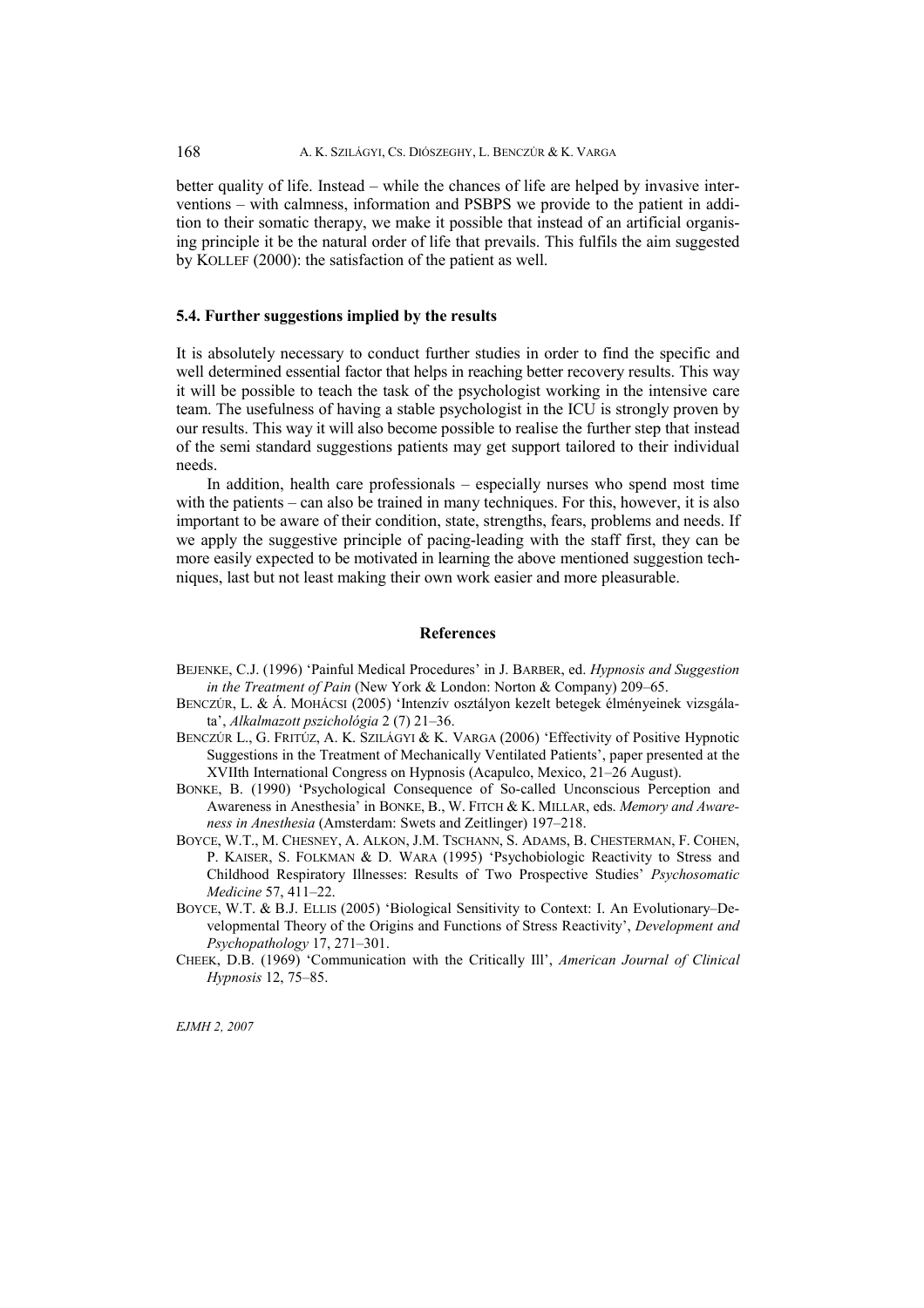EFFECTIVENESS OF PSYCHOLOGICAL SUPPORT BASED ON POSITIVE SUGGESTION 169

- DIÓSZEGHY, CS. & K. VARGA (2002) 'The Use of Hypnotic Suggestions with Patients in the Intensive Care Unit' in B. PETER, W. BONGARTZ, D. REVENSTORF & W. BUTOLLO, eds. *Hypnosis International Monographs* No 6. (Munich: MEG-Stiftung) 175–83.
- DIÓSZEGHY, CS., K. VARGA, K. FEJES & I. PÉNZES (2000) 'Pozitív szuggesztiók alkalmazása az orvosi gyakorlatban: tapasztalatok az intenzív osztályon', *Orvosi Hetilap* 141, 1009–13.
- GRADY, K.L. (2001) 'Beyond Morbidity and Mortality: Quality of Life Outcomes in Critical Care Patinets', *Critical Care Medicine* 29, 1844–46.
- KOLLEF, M.H. (2000) 'Outcomes Research at End of Life', *Critical Care Medicine* 28, 269– 70.
- KRACHMAN, S.L., G.E. D'ALONZO & G.J. CRINER (1995) 'Sleep in the Intensive Care Unit', *Chest* 107, 1713–20.
- KULCSÁR, ZS. (2005) *Teher alatt . . . Pozitív traumafeldolgozás és személyiségfejlődés* (Budapest: Trefort) 315–93.
- KULCSÁR, ZS. (in press) *Utazás a traumák körül*.
- MENZEL L.K. (1998) 'Factors Related to the Emotional Responses of Intubated Patients to Being Unable to Speak', *The Journal of Acute and Critical Care* 27, 245–52.
- PÉNZES I. & L. LENCZ (2003) *Az aneszteziológia és intenzívterápia kézikönyve* (Budapest: Semmelweis).
- PÉNZES I. & A. LORX (2004) *A lélegeztetés elmélete és gyakorlata* (Budapest: Medicina).
- PERUZZI, W. (2001) 'Translating Outcome Research into Fiscal Responsibility and Knowledge Management in Health Care', *Critical Care Medicine* 29, 679–80.
- PRANIKOFF T., R.B. HIRSCHL, C.N. STEIMLE, H.L. ANDERSON & R.H. BARTLETT (1997) 'Mortality is Directly Related to the Duration of Mechanical Ventilation before the Initiation of Extracorporeal Life Support for Severe Respiratory Failure', *Critical Care Medicine* 25, 28–32.
- ROTONDI, A.J., L. CHELLURI, C. SIRIO, A. MENDELSOHN, R. SCHULZ, B. STEVEN, I. KELLY, M. DONAHOE & M.R. PINSKY (2002) 'Patients' Recollections of Stressful Experiences while Receiving Prolonged Mechanical Ventilation in an Intensive Care Unit', *Critical Care Medicine* 30, 746–52.
- RUSSELL, S. (1999) 'An Exploratory Study of Patients' Perceptions, Memories and Experiences of an Intensive Care Unit', *Journal of Advanced Nursing* 29, 783–91.
- SCHELLING, G., C. STOLL, M. HALLER, J. BRIEGEL, W. MANERT, T. HUMMEL, A. LENHARDTZ, M. HEYDUCK, J. POLASEK, M. MEIER, U. PREUSS, M. BULLINGER, W. SCHUFFEL & K. PETER (1998) 'Health-related Quality of Life and Posttraumatic Stress Disorder in Survivors of the Acute Respiratory Distress Syndrome', *Critical Care Medicine* 26, 651–59.
- SINGER, T., S.J. KIEBEL, J.S. WINSTON, R.J. DOLAN & C.D. FRITH (2004) 'Brain Responses to the Acquired Moral Status of Faces', *Neuron* 41, 653–62.
- STREET, L.L. & J.B. LUOMA (2002) 'Control Groups in Psychosocial Intervention Research: Ethical and Methodological Issues', *Ethics and Behavior* 12, 1–30.
- SUOMI, S.J. (1997) 'Early Determinants of Behaviour Evidence from Primate Studies' *British Medical Bulletin* 53, 170–84.
- SZÉKELY, G. & D. PERCZEL-FORINTOS (2005) 'Poszttraumás stressz zavar az intenzív osztályon', *Alkalmazott Pszichológia* 2 (7) 37–50.
- TEDESCHI, R.G. & L.W. CALHOUN (2004) 'Postraumatic Growth: Conceptual Foundation and Empirical Evidence', *Psychological Inquiry* 15, 1–18.
- VARGA, K. (2004) 'The Possible Explanation of Metaphors in Re-interpreting Negative Life Events: Our Experiences with the Critically Ill', *Hypnos* 31, 201–7.